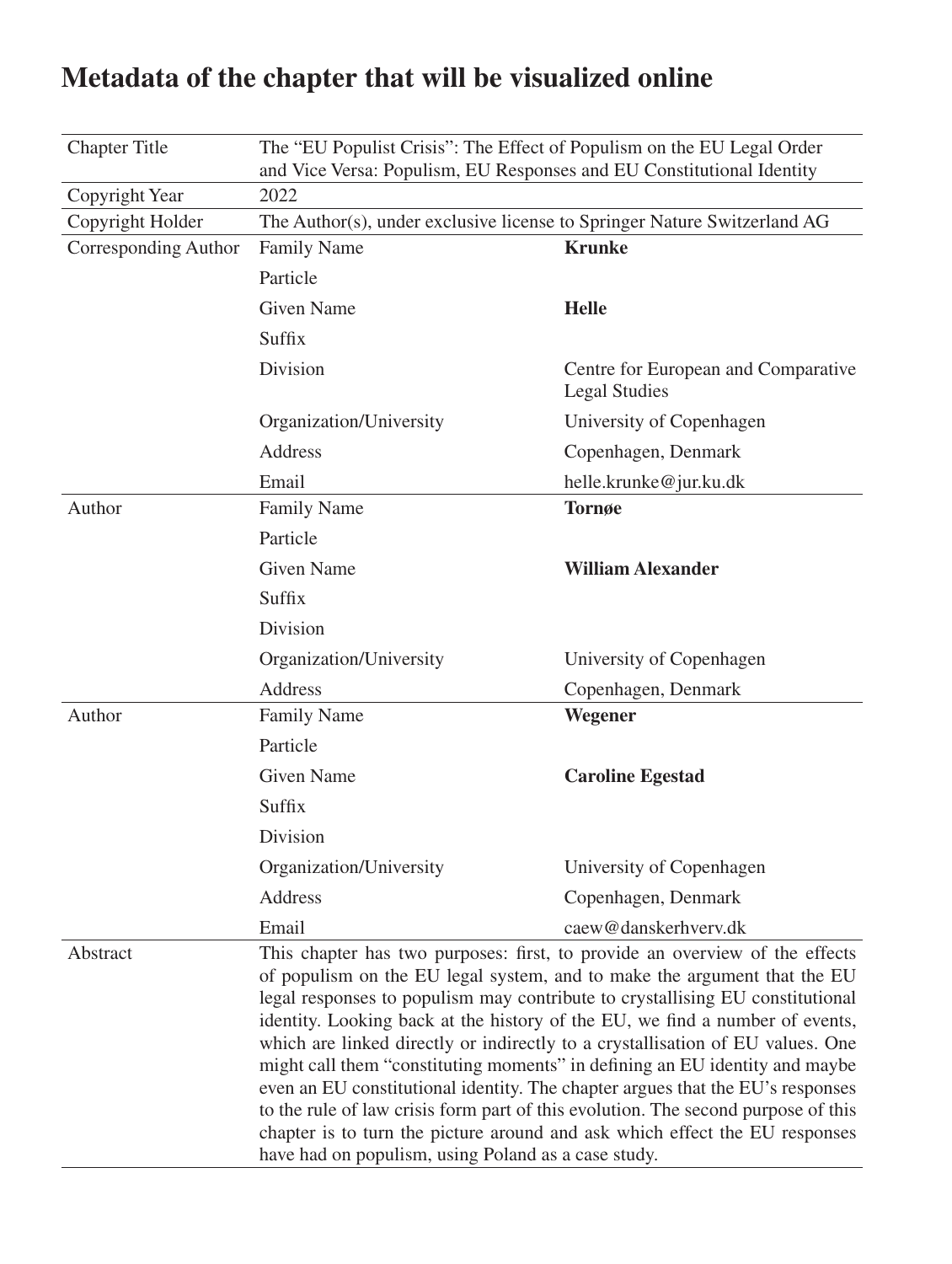#### The "EU Populist Crisis": The Effect of Populism on the EU Legal Order and Vice Versa: Populism, EU Responses and EU Constitutional Identity 1  $\overline{2}$  $\mathbf{a}$ 4

*Helle Krunke, William Alexander Tornøe, and Caroline Egestad Wegener*

5 6

The authors wish to thank project student Djellza Fetahi for assistance with finding sources for parts of the article and for adapting the article to the correct house style.

H. Krunke  $(\boxtimes)$ Centre for European and Comparative Legal Studies, University of Copenhagen, Copenhagen, Denmark e-mail: [helle.krunke@jur.ku.dk](mailto:helle.krunke@jur.ku.dk)

W. A. Tornøe • C. E. Wegener University of Copenhagen, Copenhagen, Denmark e-mail: [caew@danskerhverv.dk](mailto:caew@danskerhverv.dk)

© The Author(s), under exclusive license to Springer Nature Switzerland AG 2022 J. M. Castellà Andreu, M. A. Simonelli (eds.), *Populism and Contemporary Democracy in Europe*, [https://doi.org/10.1007/978-3-030-92884-1\\_11](https://doi.org/10.1007/978-3-030-92884-1_11#DOI)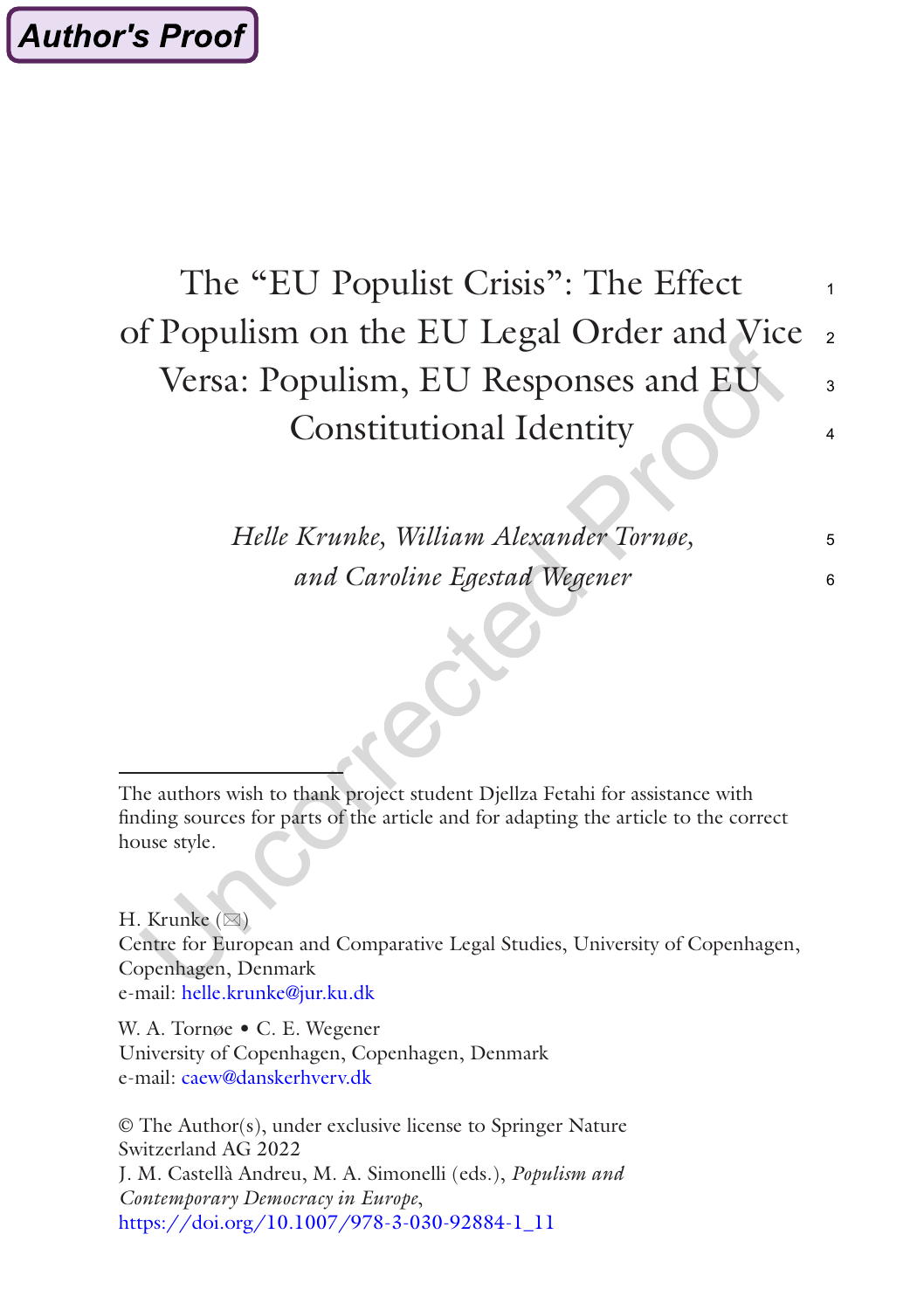<span id="page-2-0"></span>7

#### 1 Introduction, Concepts and Methods

The EU has experienced many crises during the past 15 years including the "populist crisis" or the "rule of law crisis", as it is often referred to. However, no matter what the crisis is called, it seems to go beyond the scope of the EU legal principle of rule of law. In this chapter, we explore the interaction between populism and the EU legal order both ways. We ask how populism has affected the general features of the EU legal system, and how the EU responses to populism have affected populism using Poland as a case study. To answer these questions, we study empirics in the form of EU's responses to populism in Member States and in particular in Poland, general changes in the EU legal system linked to these responses, and actions taken by Poland as a response to the actions of the EU. In particular, the chapter focuses on the possible impact on EU constitutional identity, as this aspect has not been emphasised in legal literature. As a last point, the chapter uses the Polish constitutional crisis as a case study, as it offers a complete overview of all the instruments employed by the EU to fight populism.<sup>1</sup> In order to achieve these goals, the chapter will proceed along the following lines. The first section presents the EU toolbox of responses to populism. The second section analyses the general effects that populism has had on the EU legal order. The third section discusses whether populism has contributed to a crystallisation of EU constitutional identity. In the fourth section, we turn the picture around and ask which effect the EU responses have had on populism using Poland as a case study. The fifth section discusses the presumed effect of the rule of law Mechanism introduced by Regulation 2020/2092. Section [6](#page-20-0) concludes. 8 9 10 11 12 13 14 15 16 17 18 19  $20$ 21 22 23 24 25 26 27 28 29 30 31

Before embarking on this task, it is necessary to stipulate our working definition of populism. Defining populism is indeed an unforgiving task as it is an elusive concept. Unlike the major ideologies of socialism or liberalism, there is no "main work" defining the framework of populism as opposed to "The Capital" by Marx or the works of Locke or Smith. Instead, populism should be defined by the actions and functions of regimes being characterised as populist. When observing populism, several characteristics emerge. 32 33 34 35 36 37 38 39

40

Initially, populism is characterised by claiming to represent one true and homogenous "people" (the people or real people) often embodied in 41

1On the Polish case of "democratic backsliding", see for instance Koncewicz, *The Politics of Resentment and First Principles in the European Court of Justice*, 457-476.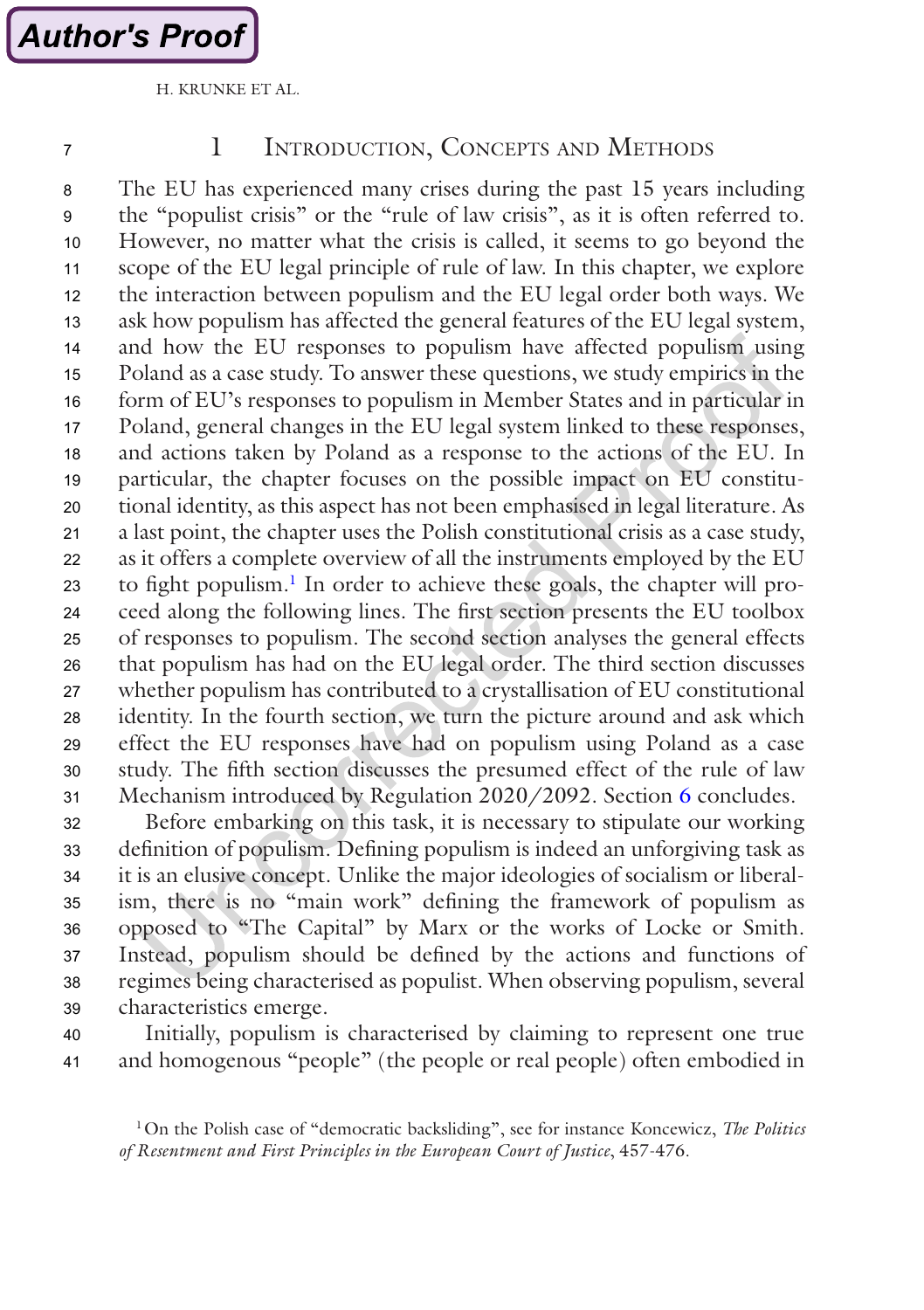one charismatic leader. The goal is to implement the people's will and in doing so not being limited or governed by anything but this same will. The people are positioned against the elite. Thus, populism seeks to implement what can be described as a rule of the majority, where the people's will is the only true point of orientation and limitation. Thus, politics and political power have no other limitation, for example, protecting minorities. This is of course a moral indicator and not a legal one. Populism is also inherently opposed to systems or institutions, for instance, checks and balances and constitutional guarantees that can slow or hinder the implementation of the people's will (Tornøe and Wegener [2020](#page-22-0), 20). 42 43 44 45 46 47 48 49 50 51

Less commonly, but still frequent, populism is characterised by a general aversion to "outsiders". Populism latches on to pre-existing ideologies, for example, nationalism, as populism does not in itself entail a left- or right-wing policy. Populism may also, due to its "impatience" and antipathy towards hindrances to the implementation of the people's will, pose a danger to democracy and the rule of law. Finally, populism seeks direct forms of government and strives to remove layers between the government and the people.<sup>2</sup> 52 53 54 55 56 57 58 59

"EU constitutional identity" is still a contested term. In this article, we will rely on Gerhard van der Schyff's definition, which builds on the individuality of a constitutional order whether national or supranational: 60 61 62

As an analytical device, constitutional identity can aid the study of a particular constitutional order and the comparison of orders by focussing on the individuality of each order. In this way, the constitutional essence of an order is emphasised based on its own experience and account of that experience. Viewed from this angle, every constitutional order possesses an identity that can be protected in various ways, even though an order might not use the term "identity" as such. This applies to all constitutional orders irrespective of whether an order has a codified constitution or not, as constitutional identity is not a synonym for, or limited to, codified constitutions. On this characterisation not only national orders but also a supranational order such as the EU possesses constitutional identity (van der Schyff [2015,](#page-22-0) 18). 63 64 65 66 67 68 69 70 71 72 73 74

According to Schyff, EU constitutional identity emphasises the EU as a distinct supranational actor in the field of constitutional law (van der Schyff [2015](#page-22-0), 16). 75 76 77

<sup>2</sup> Ibid.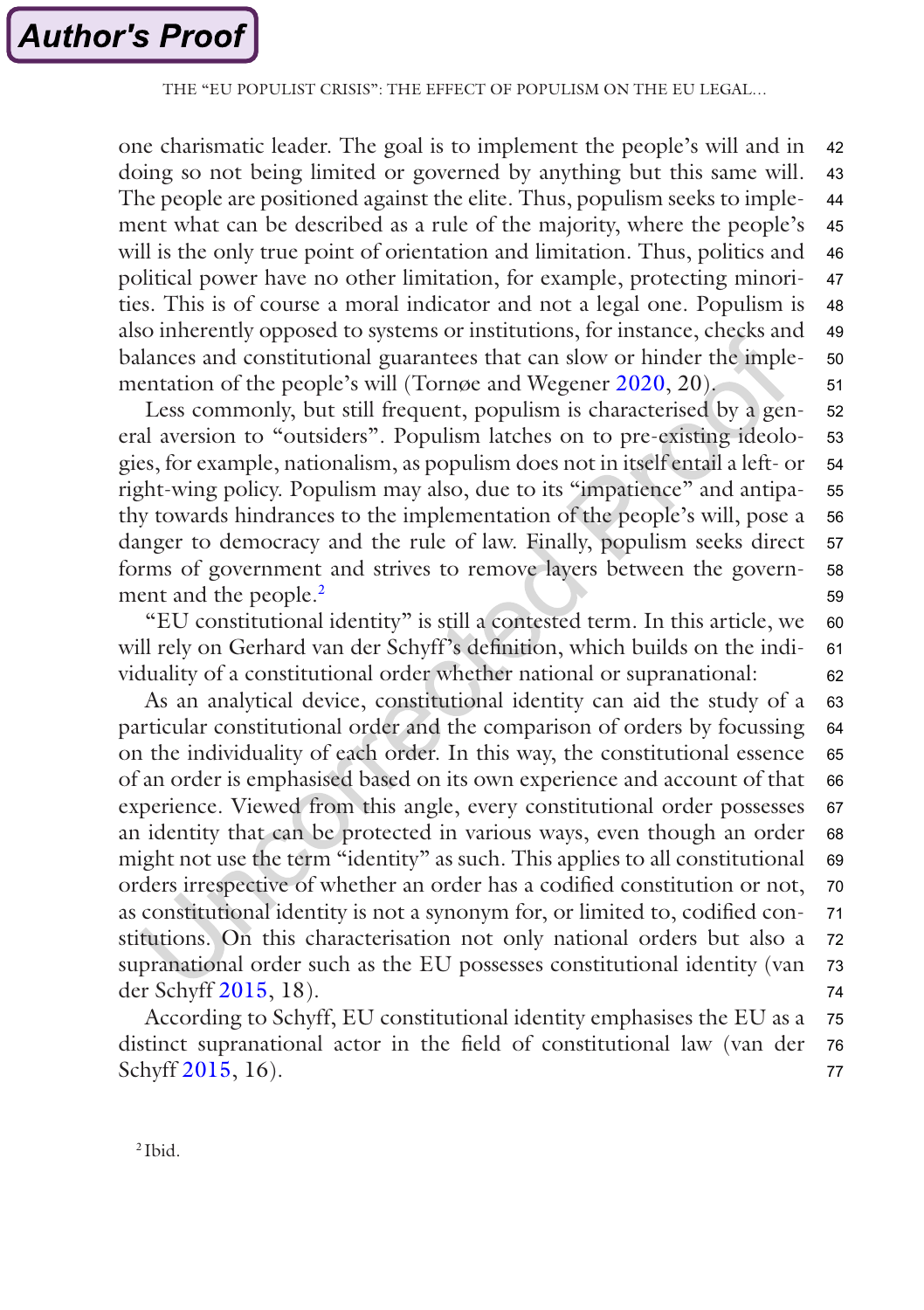**Author's Proof** 

## 2 THE EU TOOLBOX OF RESPONSES TO POPULISM EU TOOLBOX

 $80$ 

78 79

#### *2.1 The EU Framework to Strengthen the Rule of Law*

The EU Framework to Strengthen the Rule of Law (the Framework) was introduced in 2014 by a communication from the Commission.3 The Framework was revised in 2019.<sup>4</sup> The aim of the Framework is to quickly react to systemic threats against the Rule of Law and maybe even prevent the activation of the Article 7 procedure. Furthermore, the aim of the Framework is to support other tools such as the preliminary rulings and the infringement procedure (Tornøe and Wegener [2020,](#page-22-0) 35). 81 82 83 84 85 86 87

The Framework works in three phases of dialogue to create fast suggestions from the Commission to the Member State in order to "fix the problem". In phase one, the Commission identifies the threat and starts the dialogue with the Member State in question. In phase two, the Commission issues one or more recommendations to solve/eliminate the threat of the Rule of Law. The recommendations have deadlines for the Member State to make changes accordingly. Finally, in phase three, the Commission follows up on the situation in the Member State to check if the threat actually has been eliminated.<sup>5</sup> The Framework has only been initiated with one Member State: Poland<sup>6</sup> 88 89  $90$ **91** 92 93 94 95 96 **97** 

98

### *2.2 Article 7 TEU: Procedure*

Article 7 introduces the possibility to suspend a Member State's rights as a consequence of breaching the values of the EU as listed in Article 2 TEU. Its Sect. [1](#page-2-0) allows the Commission, the Parliament or one-third of the Member States to determine if there is a clear risk of a Member State breaching the values, and by a majority of four-fifth of the Council. The Parliament must consent before the Council can take a vote. Section 2 empowers the Council to suspend Member State's rights, that is, voting rights, on a proposal by the Commission or one-third Member States and with the Parliament consenting. A decision by Sect. 2 must be approved **99**  $100$  $101$ 102 103 104 105 106 107

3COM (2014) 158 final. 4COM (2019) 163 final. 5COM (2014) 158 final, 7–8. 6COM (2019) 163 final, 3.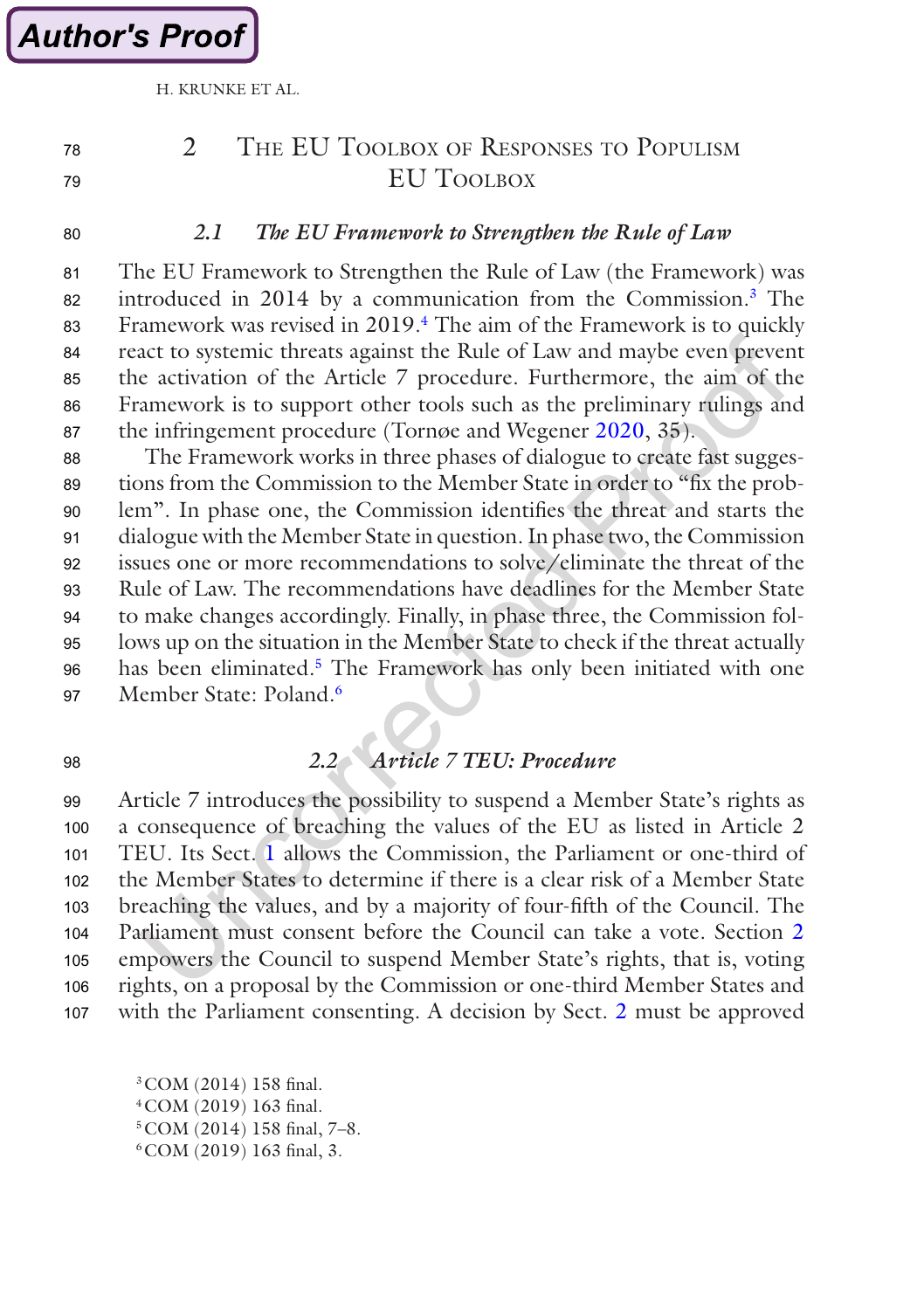THE "EU POPULIST CRISIS": THE EFFECT OF POPULISM ON THE EULEGAL.

unanimously in the Council. The procedure can be activated in instances of breaches of the Member State that do not involve EU law. This underlines the importance of the procedure and the protection of the values (Tornøe and Wegener [2020,](#page-22-0) 42). 108 109 110 111

#### *2.3 Preliminary Rulings*

112

According to article 267, the ECJ has the competence to interpret the treaties and to determine the meaning and validity of EU law when so requested by national courts. National courts can have the ECJ rule on preliminary questions when it is necessary for the national case. The aim of the preliminary rulings is to ensure that EU law is interpreted and applied uniformly in all Member States. 113 114 115 116 117 118

#### *2.4 The Infringement Procedure: Article 258-260 TFEU* 119

Article 258 TFEU stipulates that if the Commission considers that a Member State has failed to fulfil one of its obligations deriving from the Treaties the Commission may bring the case before the ECJ. Beforehand the Commission must deliver a reasoned opinion, allowing the Member State to submit its observations. The Commission sets out a deadline for the Member State to comply with the Commission's reasoned opinion. In case of non-compliance, the Commission can submit the case to the Court of Justice. Finally, it is implied by Article 260, paragraph 1, that if the Court of Justice finds that the Member State has failed to fulfil its obligation under the Treaties, it must take the necessary steps to comply with the judgement. In extension paragraph 2 to states that in case of noncompliance with a judgement the Commission can bring the case before the court after having heard the Member State. The Court of Justice can impose on the Member State a lump sum as well as periodic penalty payments. 120 121 122 123 124 125 126 127 128 129 130 131 132 133 134

#### *2.5 Interim Measures: Article 279 TFEU* 135

Article 279 TFEU simply prescribes that the Court of Justice in any case where it deems it necessary may prescribe interim measures. This is further 136 137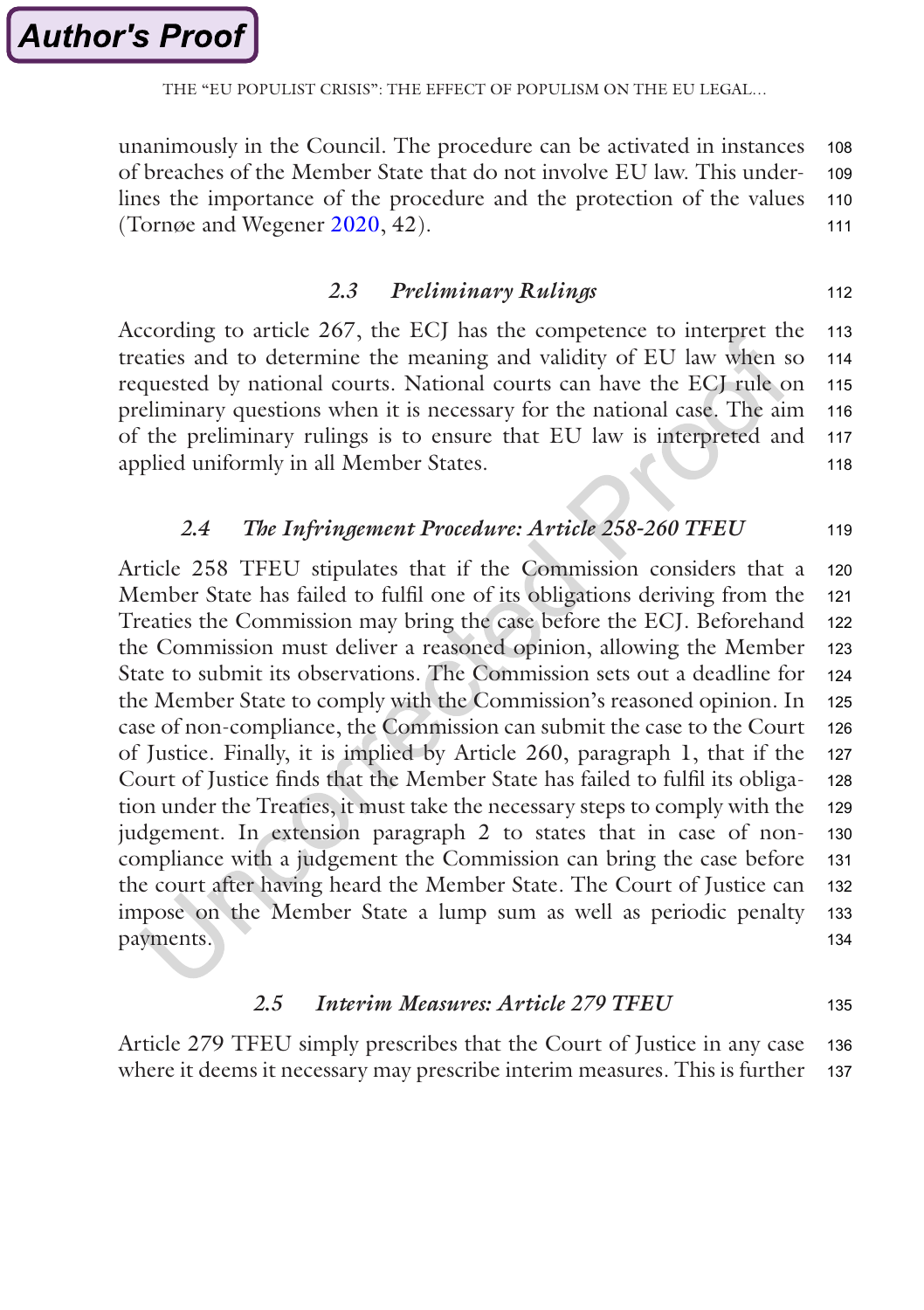specified in the Rules of Procedure of the Court of Justice.7 Some formal criteria must be adhered to, but essentially three material criteria must be met to prescribe interim measures: *fumus boni juris* (the application must not be unfounded), urgency and balancing of interests. It is also possible to apply for interim measures without hearing the opposing party due to the urgency of the case. 138 139 140 141 142 143

Lastly, a comment is due concerning the enforcement of the interim measures. Neither TFEU nor the procedural rules directly prescribe how interim measures can be enforced. However, in the order of 20 November 2017 in case C-441/17 *Białowieza*̇ the Court of Justice found that Article 279 TFEU allows for the Court of justice to impose any interim measure to enforce other interim measures, even if the applicant has only applied for "ordinary measures" the Court of Justice can prescribe such measures "ex officio". 144 145 146 147 148 149 150 151

152

#### *2.6 Rule of Law Mechanism/Conditionality*

Following a substantial amount of controversy in the Council, The European Parliament passed Regulation 2020/2092 in December 2020, prescribing the so-called Rule of Law Mechanism. The mechanism envisages compliance with the principle of rule of law as a condition to benefiting from the Union budget (MFF). So far, the Mechanism has not been applied. 153 154 155 156 157 158

The Mechanism allows for the Commission to propose measures to be adopted by the Council implementing economic sanctions until the Member State complies with the principle of rule of law. However, some conditions must be met before measures can be adopted. The quintessential prerequisite that must be met is that the infringement of the principle of rule of law is connected to the Union budget or the financial interests of the Union and that the infringement concerns the actions of any of the Member States' public authorities at any governmental level. 159 160 161 162 163 164 165 166

<sup>7</sup>Rules of Procedure of the Court of Justice of 25 September 2012 (OJ L 265, 29.9.2012), as amended on 18 June 2013 (OJ L 173, 26.6.2013, p. 65), on 19 July 2016 (OJ L 217, 12.8.2016, p. 69), on 9 April 2019 (OJ L 111, 25.4.2019, p. 73) and on 26 November 2019 (OJ L 316, 6.12.2019, p. 103).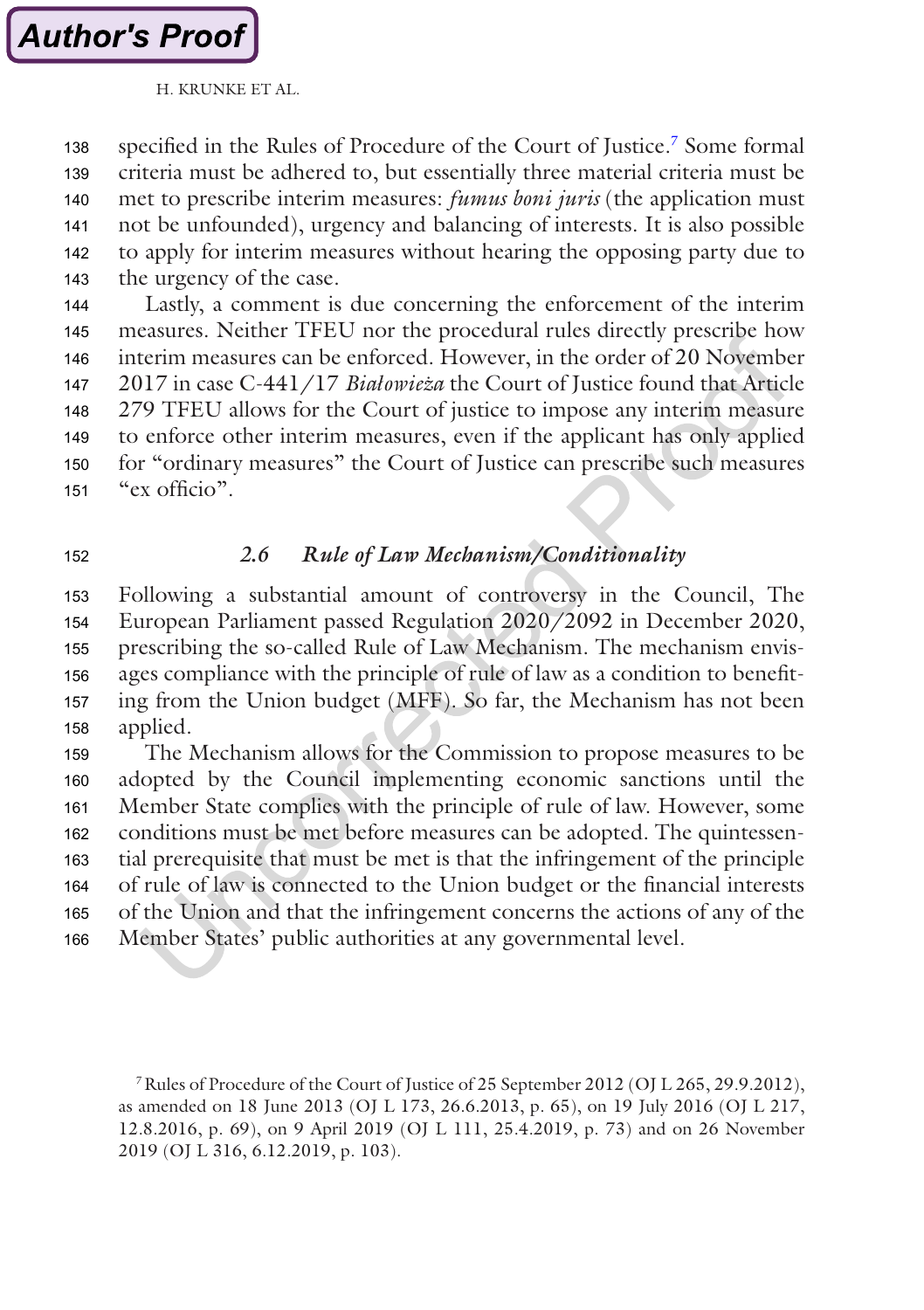THE "EU POPULIST CRISIS": THE EFFECT OF POPULISM ON THE EULEGAL.

#### 3 Observations on the Effects of Populism on the EU Legal System in General 167 168

Based on the discussion of different EU responses to populism in Sect. 3, we may make a number of general observations on the reactions chosen by the EU. First, the EU has responded to populism through a value-based approach with an outset in Article 2, TEU, on fundamental values of the EU focusing on the principle of rule of law. Second, the EU responses to populism combine political/soft law instruments initiated by the political EU institutions as well as judicial instruments applied by the CJEU. Third, existing instruments (Article 7 (TEU), Articles 278 and 279 TFEU)) as well as new instruments such as the new EU Framework to Strengthen the Rule of Law introduced in 2014, amended in 2019, and the new budgetary sanctions introduced in 2020, have been applied/introduced. Fourth, and in relation to the previous points, the EU responses draw on preventive measures as well as responses with sanctions. Fifth, the EU's strategy consists of a combination of the different instruments. The different instruments can be used in combination, and application of one instrument may even strengthen the impact of another. 169 170 171 172 173 174 175 176 177 178 179 180 181 182 183 184

From these observations on the reactions of the EU to populism, we naturally move on to make some general observations on the impact of populism on the EU legal system. Populism seems to have had a more lasting impact on the EU legal system, which goes beyond the specific and concrete recommendations, opinions and judgements. The populist crisis has created a general awareness in the EU of fundamental EU values. One might say that that the crisis has pushed the EU towards an even more value-based legal system but also a transformation of values to legally enforceable principles. In particular, the reactions to populism have caused a more precise and detailed interpretation and implementation of the EU principle of rule of law. The EU principle of rule of law has become an "umbrella" principle for many other legal principles, which are interpreted as sub-principles of the rule of law principle. We also see a recent move towards a focus on new EU principles as a reaction to populism. Both of these trends reflect that many EU legal principles are challenged by populist actions. We shall return to the two mentioned trends in Sect. [5](#page-11-0) where we in connection with these observations ask whether populism has contributed to a crystallisation of EU constitutional identity. Another interesting impact of populism on the EU legal system is that the effectiveness of existing available EU tools and their interplay in cases of violations of 185 186 187 188 189 190 191 192 193 194 195 196 197 198 199 200 201 202 203 204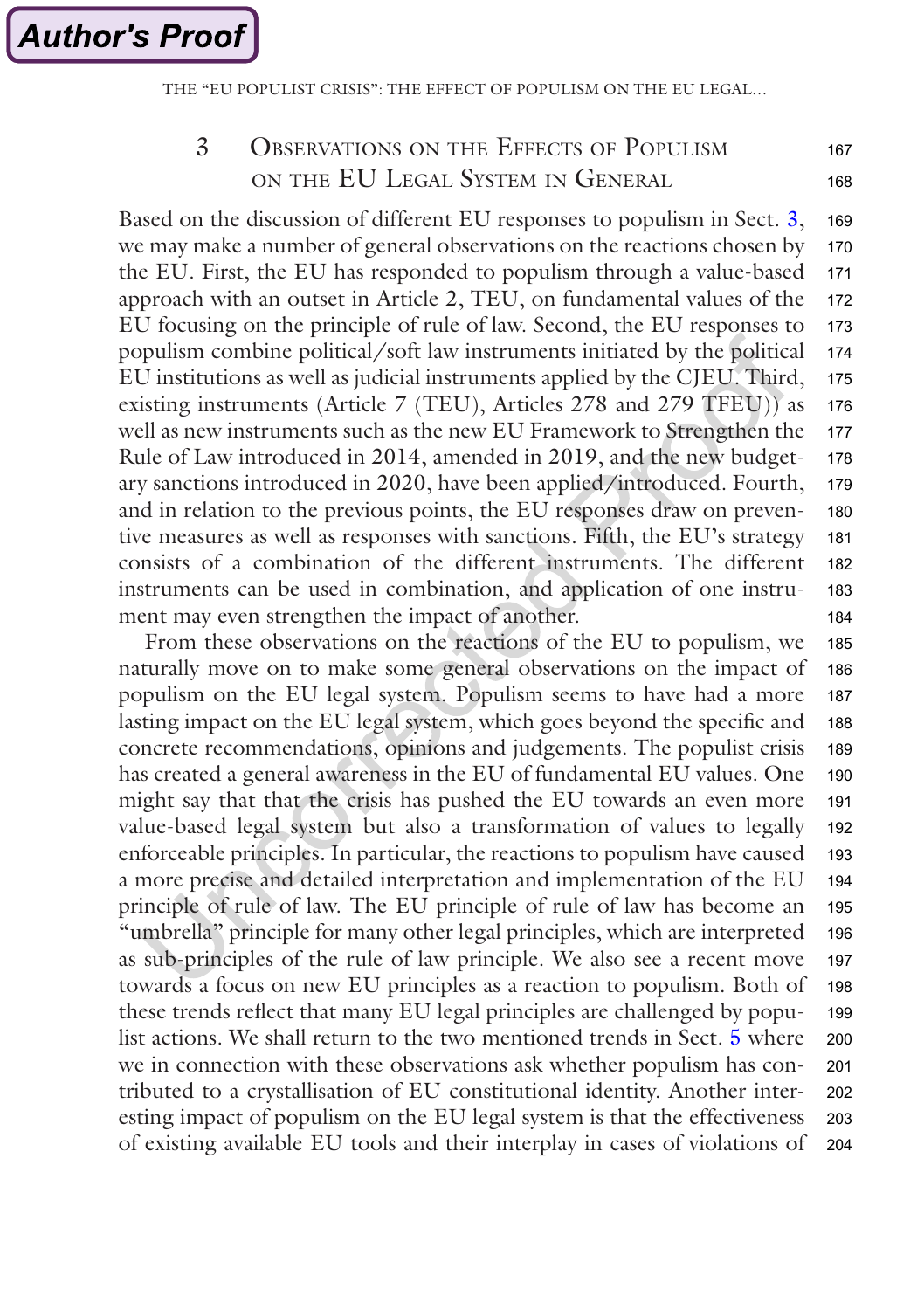

EU Law have been tested. This way, the flaws of the EU legal sanction system have been highlighted. Though, some of these flaws were already anticipated ex. the difficulties of applying Article 7, part 2, it has now become clear at a very concrete level how serious the impact is and that calls for possible reforms of the EU legal system in order to more effectively handle violations of general EU legal principles.<sup>8</sup> One reaction triggered by the populist crisis has been for the EU to develop new preventive and sanctioned responses to violations of the EU principle of rule of law. Finally, populism has driven a closer cooperation between the EU legal system and the European Convention of Human Rights system including the Venice Commission. This is among others reflected when the EU institutions refer to the recognition of legal principles at the European Court of Human Rights and standards, opinions and recommendation by the Council of Europe. They *"provide well-established guidance to promote and uphold the rule of law"*. 9 205 206 207 208 209 210 211 212 213 214 215 216 217 218 219

- 220
- 221

### 4 CRYSTALLISING EU CONSTITUTIONAL IDENTITY Through the Challenge of Populism?

While national constitutional identity has its legal basis and a definition in the TEU, Article 4, Part 2, and in the case law of the CJEU, EU constitutional identity is according to some authors still a contested concept. In 2020, Martins for instance wrote that "[c]ontrary to the Member State constitutional identity, which under various denominations has preoccupied doctrine and jurisprudence since the sixties, and has deepened within the last two decades, the notion of a EU constitutional identity has emerged and developed over the last decade as a novel concept still in progress of crystallisation" (Martins [2020,](#page-22-0) 36). Other authors such as Van der Schyff embraces the concept of EU Constitutional identity and we rely on his definition. The current populist crisis in the EU seems to be a driver of a more well-defined EU constitutional identity. EU's fundamental values and principles are by some scholars viewed as common constitutional principles (Kadelbach [2020,](#page-21-0) 14, 18) and the crisis has forced the EU to reflect on and refine the interpretation and scope of its values and 222 223 224 225 226 227 228 229 230 231 232 233 234 235 236

<sup>8</sup> Scheppele and Kelemen have put forward a series of more promising legal alternatives for enforcing liberal democratic values (within the existing legal framework) than applying Article 7. See Scheppele and Kelemen, *Defending Democracy in EU Member States*, 413–456. 9COM(2020) 580 final.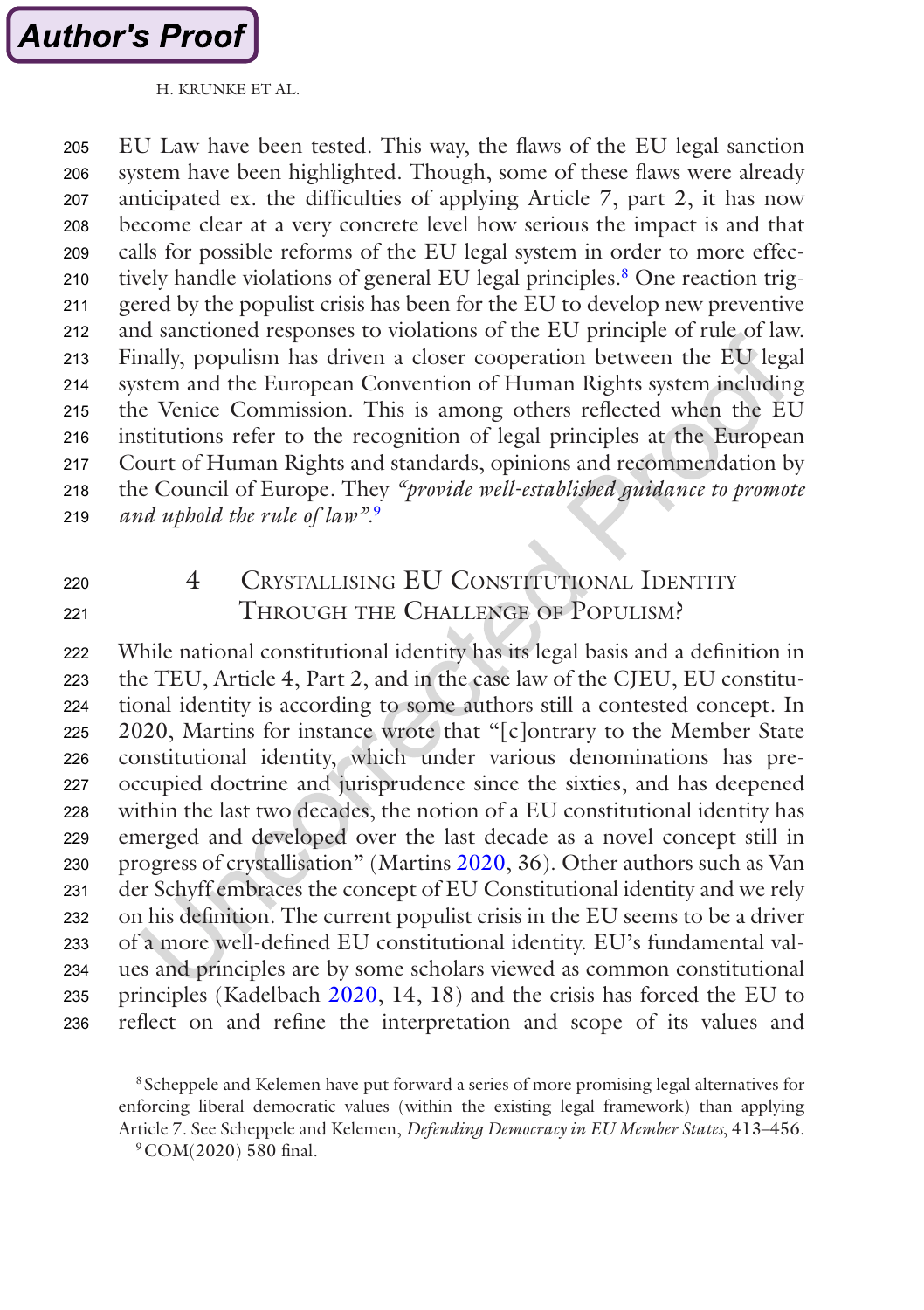<span id="page-9-0"></span>principles. Some scholars even characterise the fundamental values in Article 2, TEU, as a shared constitutional profile of the EU and its Member States, and as constitutive to the European identity (von Bogdandy and Ioannidis [2014,](#page-22-0) 59; Kaczorowska [2013,](#page-21-0) 28; van der Schyff [2015,](#page-22-0) 18). In light of this, the current development may lead to a crystallisation of EU's constitutional identity. 237 238 239 240 241 242

Looking back at the history of the EU, we find a number of events, which are linked directly or indirectly to a crystallisation of EU values. One might call them "constituting moments" in defining an EU identity and maybe even an EU constitutional identity. The Coal and Steel Community was a reaction to the Second World War and the Cold War, and this way the background of the EU was a wish to avoid war and violations of human dignity in Europe in the future (Martins [2020](#page-22-0), 36–37). The Declaration on European Identity based on the Copenhagen Conference in 1973, following Denmark's, the UK's and Ireland's accession to the EC, emphasised human rights as part of European identity. The Maastricht Treaty extended EU powers and parts of literature have stated that this called for a need for legitimating the new EU powers. This was handled among others by the formulation of common EU values in the Treaty (Belov [2017](#page-21-0); Faraguna [2017,](#page-21-0) 1619). With the Nice Treaty, Article 7, TEU, is revised. The context is the East enlargement, and Austria's right-wing government (1999), which caused sanctions from 14 MS's (Halmai [2018](#page-21-0), 11; Sadurski [2010,](#page-22-0) 394). EU fundamental values were emphasised in the following Treaty on a Constitution for Europe. The Kadi judgement<sup>10</sup> on fundamental rights is said to be the CJEU's first contribution to establishing an EU constitutional identity (Martins [2020,](#page-22-0) 36). This takes place one year after the Lisbon Treaty was signed (after the failed Treaty on a Constitution for Europe) and one year before the Lisbon Treaty stepped into force, which also meant that the EU Charter on Fundamental Rights changed its status from political to legal. Finally, the "Rule of law crisis" has triggered a crystallisation of EU's values and principles both at the political institutions and at the CJEU, especially as regards the EU principle of rule of law but not only. 243 244 245 246 247 248 249 250 251 252 253 254 255 256 257 258 259 260 261 262 263 264 265 266 267 268 269

We shall emphasise two observations as regards the process of crystallisation of EU values through the "rule of law crisis". First, the rule of law principle in Article 2, TEU, is being defined as an "umbrella principle", which covers many sub-principles. This development is summarised very 270 271 272 273

<sup>10</sup> Joined cases C-402/05 P and C-415/05 P.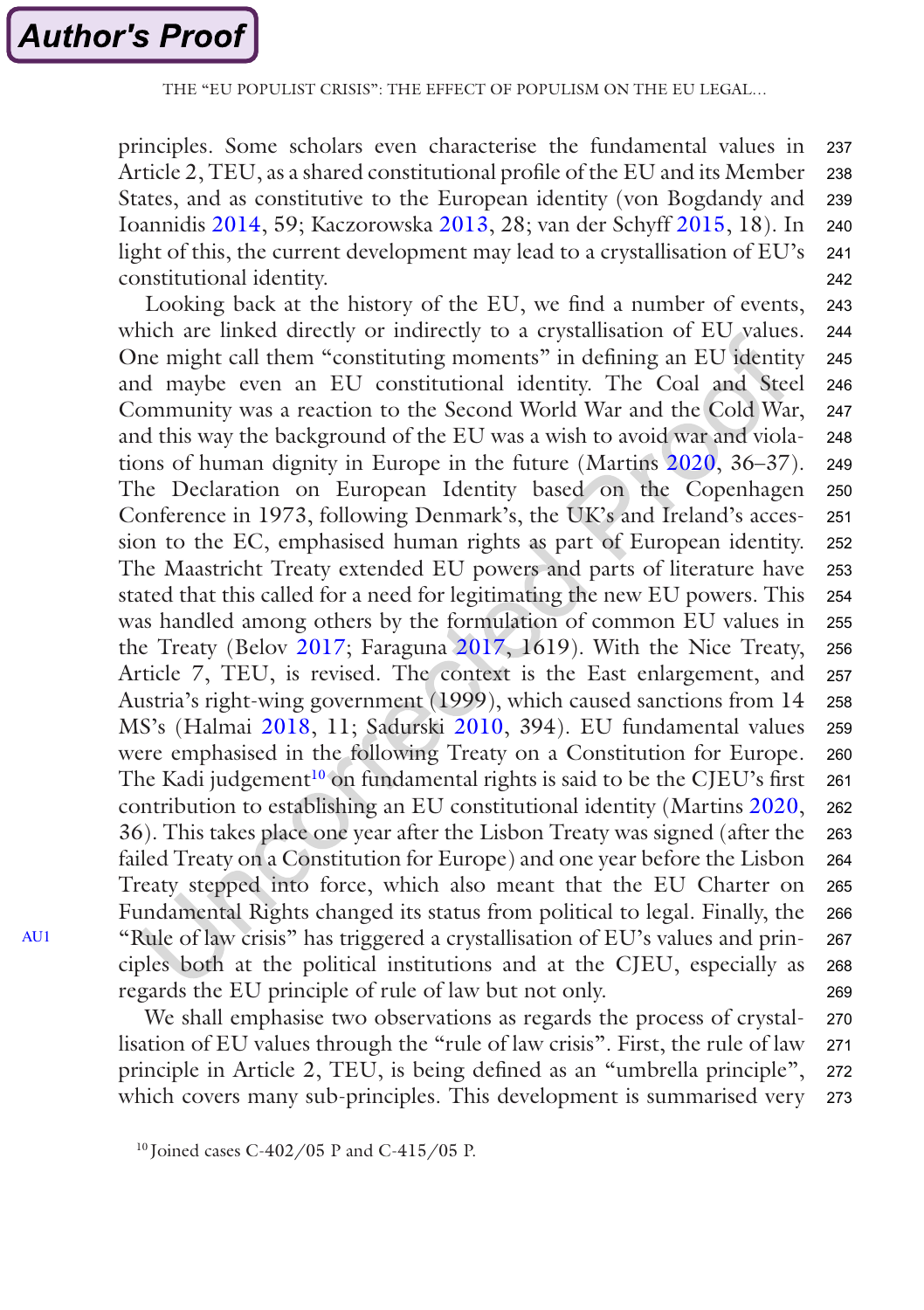

well in the Commissions description of Article 2, TEU, when the "Rule of Law Report Mechanism" was launched 274 275

**The rule of law includes principles such as legality, implying a transparent, accountable, democratic and pluralistic process for enacting laws; legal certainty; prohibiting the arbitrary exercise of executive power; effective judicial protection by independent and impartial courts, effective judicial review including respect for fundamental rights; separation of powers; and equality before the law**. These principles have been **recognised by the European Court of Justice—with recent case law of particular importance**—and the European Court of Human Rights. In addition, the Council of Europe has developed standards and issued opinions and recommendations that provide well-established guidance to promote and uphold the rule of law. (bold inserted by authors).<sup>11</sup>. 276 277 278 270 280 281 282 283 284 285 286

As part of this process, values are transformed into enforceable principles. 287 288

A second important observation is that the EU starts to crystallise other values in Article 2, TEU. The Commission has expressed and summarised it the following way 289 290 291

"**The European Rule of Law Mechanism is one element of a broader endeavour at the EU level to strengthen the values of democracy, equality, and respect for human rights**. It will be **complemented by a set of upcoming initiatives […]** to **promote a society in which pluralism, nondiscrimination, justice, solidarity and equality prevail**."12 (Bold inserted by authors) 292 293 294 295 296 297

This way, the challenge of populism has already contributed to a crystallisation of EU's fundamental values and principles—by some scholars viewed as common constitutional principles, a shared constitutional profile of the EU and its Member States, and as constitutive to the European identity (von Bogdandy and Ioannidis [2014,](#page-22-0) 59; Kaczorowska [2013,](#page-21-0) 28; Lavelle [2019,](#page-22-0) 35; van der Schyff [2015,](#page-22-0) 13)—especially in the field of rule of law, and there seems to be a potential for a continuation of this process bringing in other fundamental EU values including democracy and 298 299 300 301 302 303 304 305

<sup>11</sup> COM(2020) 580 final.  $12$  Ibid.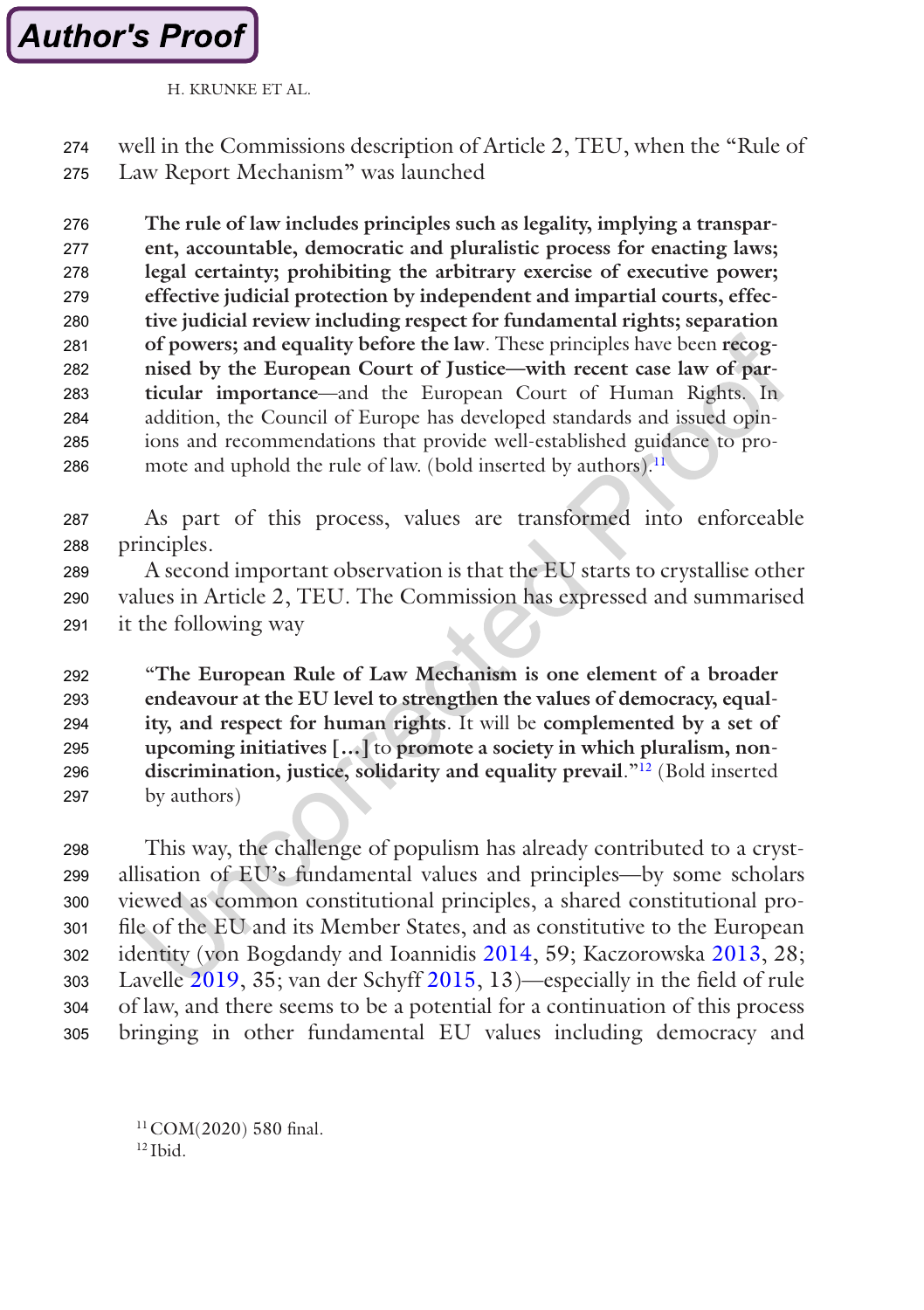<span id="page-11-0"></span>THE "EU POPULIST CRISIS"<sup>.</sup> THE EFFECT OF POPULISM ON THE EU LEGAL

fundamental rights. The latter has already been included as part of EU constitutional identity by the CJEU in 2008. 306 307

In light of this, it seems plausible to claim that the "EU rule of law crisis" has emphasised the EU as a distinct supranational actor in the field of constitutional law. It has driven a crystallisation of and a more welldefined EU constitutional identity based on the EU's experiences during the crisis—which can probably also be viewed as a strengthening of the EU (at least from a legal perspective) bearing in mind that this is not a zero-sum game. 308 309 310 311 312 313 314

#### 5 The Effects of the EU Tools on Populism: The Polish Case 315

#### *5.1 Methodology Applied: General and Specific Effect*

For the sake of evaluating the effects of the application of EU tools on populism in the context of the Polish case, a distinction is made between specific effect and general effect. 318 319 320

Specific effect is understood as whether the applied tool, in a narrow sense, reached its goal. In other words, did the application of the tool force the Member State to bring the infringement to a halt? 321 322 323

General effect is understood as whether the applied tool, in a wider sense, has compelled the Member State to cease its general populist steps harming the rule of law principle 324 325 326

#### *5.2 The Rule of Law Framework and the Activation of Article 7 TEU* 327 328

The Framework was activated towards Poland by a dialogue in January 2016 and the second phase was concluded with a recommendation on 27 July 2016. The Framework was initiated in lieu of the judicial reforms initiated after the change of government in 2015. Phase two was initiated as the dialogue of phase one seemed ineffectual. The phases of the Framework were finished in the fall of 2017, after a total of three written recommendations from the Commission and answers from the Polish government. 329 330 331 332 333 334 335 336

The three recommendations from the Commission were mainly centred around the changes to the Polish Constitutional Court. The Polish 337 338

316

317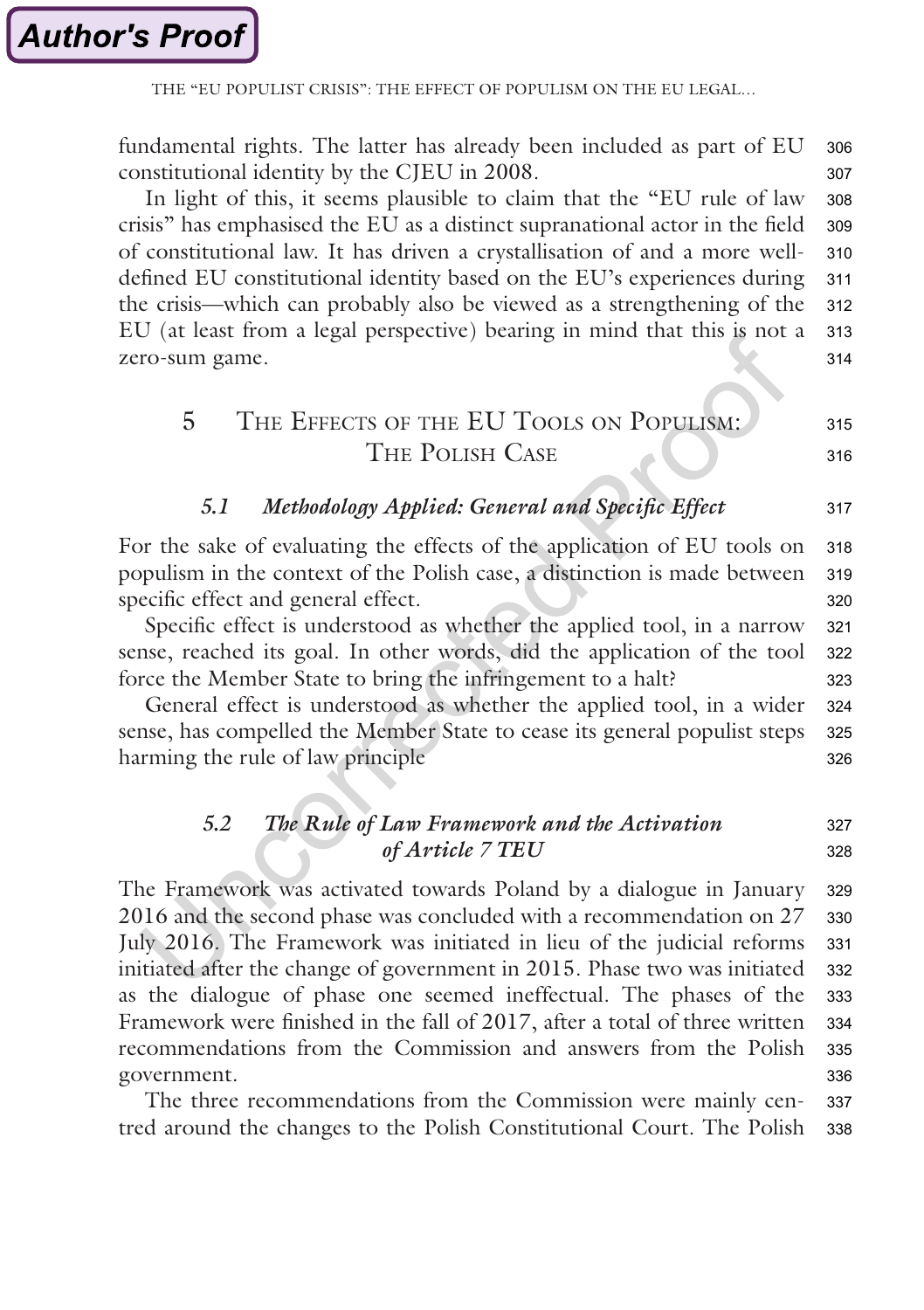government had changed the rules of process of the court, the majority rules and appointed a new president of the court. The government had also appointed five new judges to the court, three of which conflicted with the constitution. The efficiency of the court and the access to correct constitutional review of new laws were restricted by the changes. Even though Poland made some minor changes to the laws after the recommendations, the big picture was pretty much the same at the end of the process: the Constitutional Court was weakened, and the effectiveness of judicial review of legislation was thus questionable (Tornøe and Wegener [2020\)](#page-22-0). 339 340 341 342 343 344 345 346 347

As the Polish government did not comply with the recommendations of the Commission, the Framework had limited, if any specific effect. As a general effect, the Framework should be capable to trigger a process based on dialogue and cooperation. This does not seem to have been successful either as the Polish government continued their judicial reforms after 2017 as well. 348 349 350 351 352 353

As a consequence, the Commission activated the Article 7 TEU procedure. In its proposal, the Commission repeated its concerns and recommendations from the Framework dialogue and suggested that the Council should determine a clear risk of breach of Article 2 TEU in accordance with Article 7 (1) TEU. The risks regarding the Constitutional Court were now affecting the entire judicial system of Poland. As of today, the Council still has not made a final decision regarding the matter. 354 355 356 357 358 359 360

As the Council has not made a decision, the activation of Article 7 has had no specific effect on the Rule of Law in Poland. Article 7 (1) only opens the possibility to determine a clear risk of breach of the values of the EU. It is therefore questionable if a final decision from the Council will trigger a specific effect. A decision might be able to create a general effect because of a possible political pressure on Poland but have not occurred yet (Tornøe and Wegener [2020](#page-22-0), 44–45). 361 362 363 364 365 366 367

The Framework and Article 7 procedure present many similarities. Both reactions are quickly initiated which is a pro—but at the same time, the reactions do not have a time limit, which is a con. Finally, it is a positive element that these instruments were successful at least in creating a dialogue with the Member State, and they should theoretically be able to create the best general effect on the Rule of Law as this is one of their aims (Tornøe and Wegener [2020,](#page-22-0) 86). 368 369 370 371 372 373 374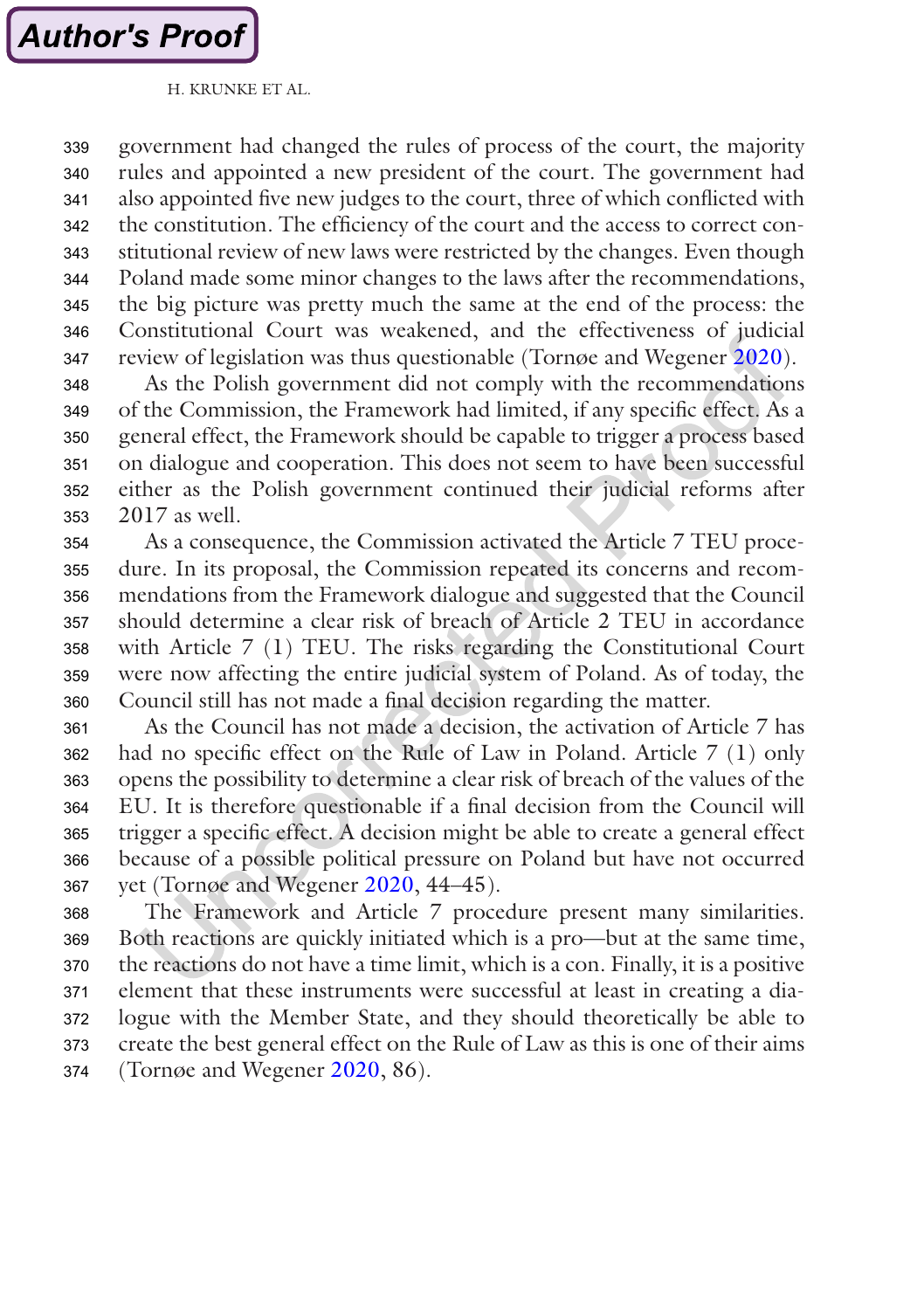THE "EU POPULIST CRISIS": THE EFFECT OF POPULISM ON THE EU LEGAL…

#### *5.3 Preliminary Rulings Regarding Poland*

There have been a number of preliminary rulings regarding Polish law either from Polish courts or from other Member States' courts in the period of the Polish judicial reforms (2015 until today). This Article has examined two cases: C-216/18 Minister of Justice and Equality and C-585/18 A.K. 376 377 378 379 380

#### (a) C-216/18—Minister of Justice and Equality

This case originated in the Irish High Court. The High Court was asking the ECJ for an interpretation of the rules on the European arrest warrant and if the rules implied an obligation for the Irish court to examine the independence of the courts in Poland and the security of the defendant's rights to a fair trial. The ECJ answered that the Irish court could not assume there was a clear risk of breach when a proposal for decision regarding Article 7 (1) was only proposed but not passed by the Council. The Irish court therefore had to assess the risk for an infringement of the defendant's rights in the specific case. In this specific case, the Irish court found that the risk of the defendant's rights being breached was not strong enough to prevent the Irish court from effectuating the arrest warrant. 382 383 384 385 386 387 388 389 390 391 392

(b) 5.3.2. C-585/18—A.K. 393

The A.K. case at the ECJ was a ruling on the combined cases C-585/18, C-624/18 and C-625/18. All the national cases originated in two chambers of the Polish Supreme Court. All cases concerned the early retirement of Supreme Court judges and the denial to prolong one judge's term in office. The Polish court was asking the ECJ if the new disciplinary chamber of the Polish Supreme Court was in accordance with Article 2 and 19 (1) TEU, Article 267 (3) TFEU and Article 47 of the EU Charter of Fundamental Rights and if not, if the other chambers of the Supreme Court should set aside rules of competence of the disciplinary chamber. The ECJ defined the principle of independent courts and judges and left the actual evaluation of the disciplinary chamber to the Polish court. If the Polish court found that the disciplinary chamber did not work in accordance with the principle of independence, then the precedence of EU law would allow the Supreme Court to set the competence of the disciplinary chamber aside and rule in the cases itself. 394 395 396 397 398 399 400 401 402 403 404 405 406 407 408

375

381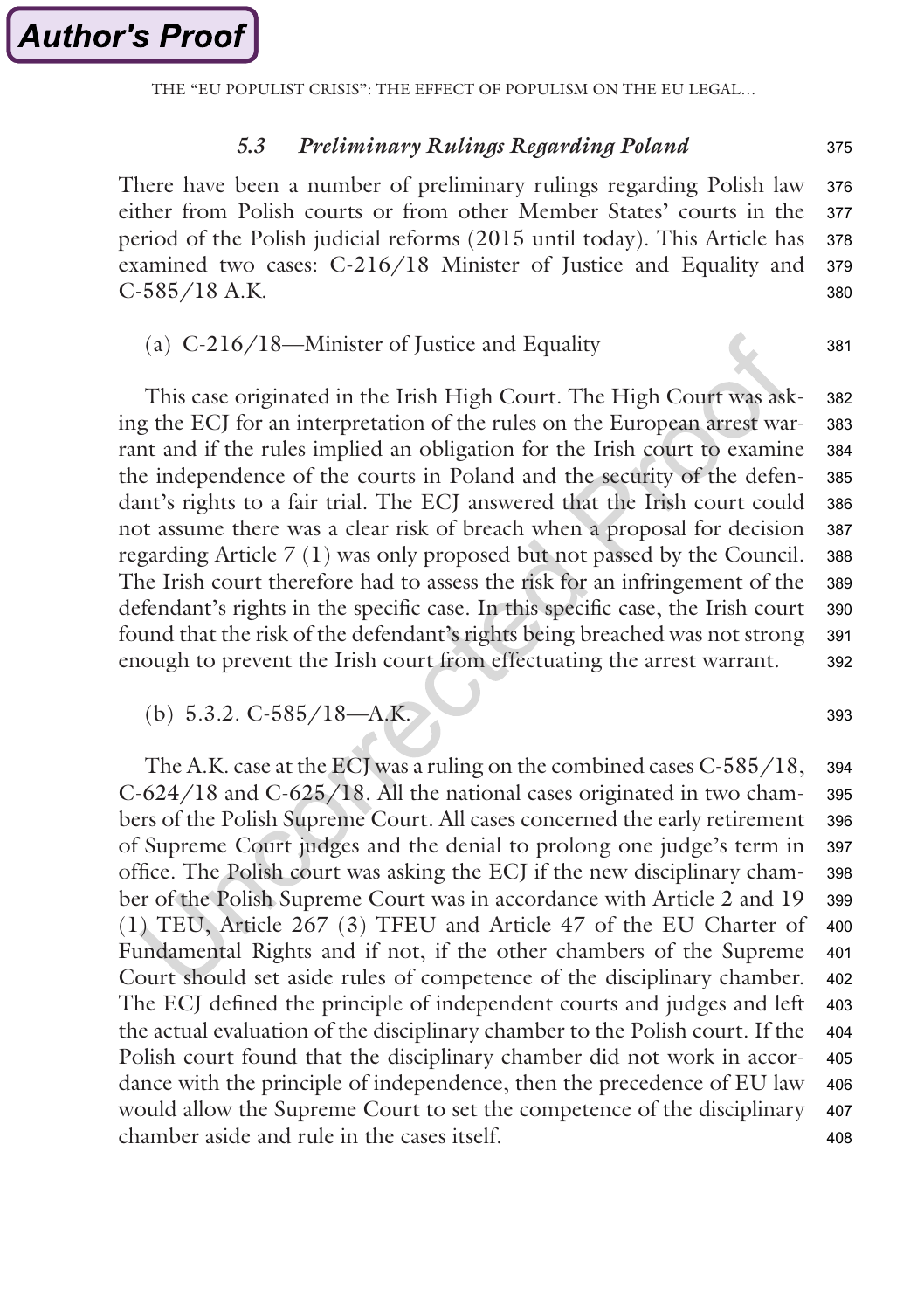# **Author's Proof**

#### H. KRUNKE ET AL.

In both national cases, different chambers of the Polish Supreme Court found that the disciplinary chamber was not an independent court in accordance with EU law. The Polish government and the judges of the disciplinary chamber did not agree and no changes in the organisation of the courts have therefore been made. 409 410 411 412 413

The preliminary rulings did not have a specific effect on the Rule of Law in Poland but did have a specific effect in the national cases as the rulings affect the outcome of the national courts' rulings. C-216/18 has had a specific effect in other cases about a European Arrest warrant issued by Poland and C-585/18 has been referenced by the ECJ in infringement rulings regarding the independence of the courts. 414 415 416 417 418 419

On the one hand, it is a pro that the rulings give the ECJ an opportunity to create such binding precedent for interpretation across the EU. On the other hand, it is a con that the EU cannot itself commence the preliminary rulings—they take their origin in cases in the Member States—and the EU or ECJ cannot introduce sanctions if the Member States do not comply with the rulings without commencing an infringement procedure. 420 421 422 423 424 425

426

### *5.4 Infringement Proceedings Against Poland*

Two infringement proceedings have been concluded and resulted in the Court of Justice ruling that Poland infringed Article 19(1), second subparagraph, by not having insured the independence of the Polish judiciary.13 Other proceedings concerning the independence of the judiciary are still in progress and therefore cannot form part of this analysis. However, in one of these cases, the court of Justice ordered interim measures to avoid irreparable damage.14 427 428 429 430 431 432 433

In both the settled cases, the retirement age of the judges was lowered, also affecting judges already in office, while simultaneously granting the Polish government the power to extend a judge's term in office two times for up to six years, which otherwise resulted in the retirement of the judges. The Polish authorities were not bound by any specific criteria, and there was no time limit for the processing of application for extension. As 434 435 436 437 438 439

<sup>13</sup> Judgement of 5 November 2019 in Case C-192/18 concerning the independence of the judges in the ordinary courts in Poland, and judgement of 24 June 2019 in case C-619/18 concerning the independence of the judges of the Polish supreme court.

<sup>14</sup> Order of 8 April 2020 in Case C-791/19 R concerning the National Council of the Judiciary's lack of independence affecting the disciplinary chamber in the Supreme Court further affecting the general independence of the Polish Judiciary.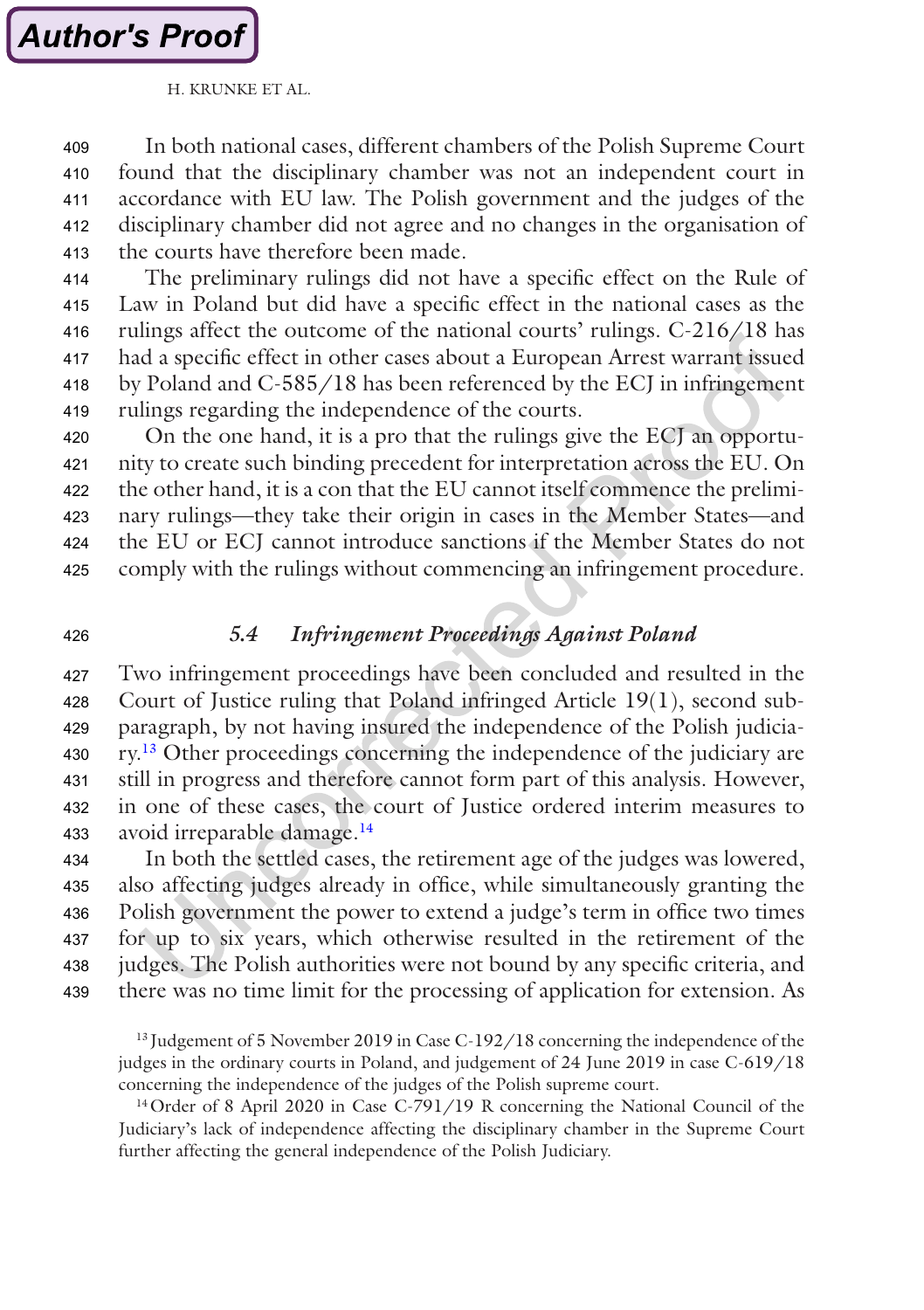judges remained in office until a decision had been made, the Court of Justice found that the judges were not safe from political pressure emanating from their career's dependence on the extension. However, as interim measures were not prescribed in one case, they will be examined individually. 440 441 442 443 444

In the third case, which has not yet been concluded, the Court of Justice has prescribed interim measures. The Commissions claimed that the new disciplinary system endangers the independence of the judiciary as the content of judgements following the amendments could constitute a disciplinary offence. The fact that the new disciplinary chamber in the Supreme Court could not be considered independent also contributed to this. Finally, the Commission argued that Poland had infringed its obligation under Article 267 TFEU as a motion for a preliminary ruling could constitute a disciplinary offence. 445 446 447 448 449 450 451 452 453

(a) Case C-619/18—The Supreme Court

The Court of Justice ruled the specific provisions in the Polish legislation as contrary to EU law. This resulted in the legislator changing these provisions and reinstating the judges who had been retired against their will. Subsequently, no similar provisions were implemented. This is equally supported by the fact that no proceedings concerning the infringement of the judgement were initiated. However, it should not be forgotten that in this case the Court of Justice prescribed interim measures. It is clear from the facts of the case, that the illegal provisions were abolished after the order of the Court of Justice and before the judgement. The interim measures also prevented Poland to continue acting in line with the provisions in question and forced Poland to reinstate the judges of the Supreme Court. 455 456 457 458 459 460 461 462 463 464 465

This implies that the infringement proceedings combined with the interim measures had a very concrete or specific effect and that the interim measures allowed to quickly counter the effects of the provisions in question. However, it can be questioned if it had a general effect as no other legislative acts which were challenged in the Article 7-proceedings were abolished. 466 467 468 469 470 471

As a side note, in this case the expedited procedure was granted by the Court of Justice resulting in the case been processed in 14 months. 472 473

(b) Case C-192/18—The Ordinary Courts

454

474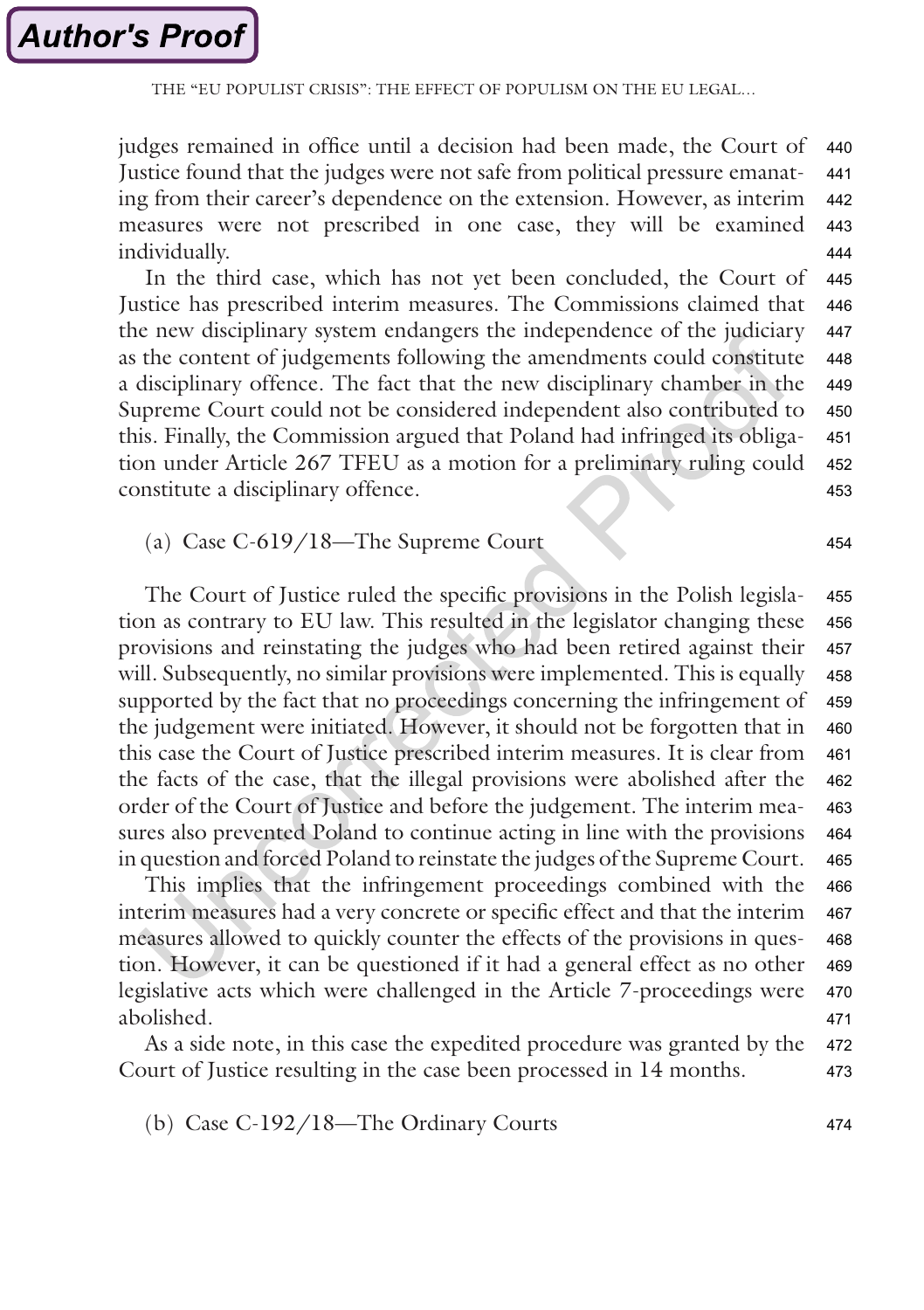# **Author's Proof**

#### H. KRUNKE ET AL.

In this case, the Court of Justice similarly found that the provisions lowering the retirement age and granting the minister of justice the power to extend the term in office of the judges were illegal. Consequently, this meant that the provisions had to be abolished. No subsequent proceedings have been initiated. 475 476 477 478 479

The action was brought before the court on 15 March 2018 and the Court of Justice made its ruling on 5 November 2019. Notably, the Commission had not applied for interim measures. 480 481 482

During the proceedings Poland explained that the provisions were modified from 12 April 2018. At first, this seems to imply that Poland complied with the Commission's grievances towards the provisions. However, some sources indicate that the Minister of Justice had retired several judges and since the judgement did not prescribe them to reinstate, it is unclear whether this was the case. Furthermore, even though the provision was amended the changes still allowed for judges' terms of office. It shifted the authority to the National Council of the Judiciary (which has been the subject of several cases)<sup>15</sup> and only changed the considerations to consider when deciding slightly. Lastly, even though it was stated in the judgement that the lack of obligation to provide the motivation for the decision was part of the illegality of the provisions, the new provisions did not change this. 483 484 485 486 487 488 489 490 491 492 493 494 495

The previous show that the infringement proceeding had a specific effect as it resulted in the illegal provisions' amendment. However, it can be called into question if the goal of the proceedings were achieved to full extent as it is implied that not all judges were reinstated. The proceedings have had a limited general effect as it did not result in any other (positive) changes apart from what the judgement itself prescribed. 496 497 498 499 500 501

(c) 5.4.3 Case C-791/19—The National Council of the Judiciary 502

The proceedings in the current case have not yet been concluded, why it is only applicable when examining the effect of interim measures. 503 504

The Court of justice prescribed interim measures stating that the application of the provisions was to cease, essentially entailing that the disciplinary chamber should abstain from handling cases. However, contrary to case C-619/18, in this case Poland did not comply with the order of interim measures. This undermines the previous assessment of Interim 505 506 507 508 509

15E.g. C-487/19, C-791/19, and C-204/21.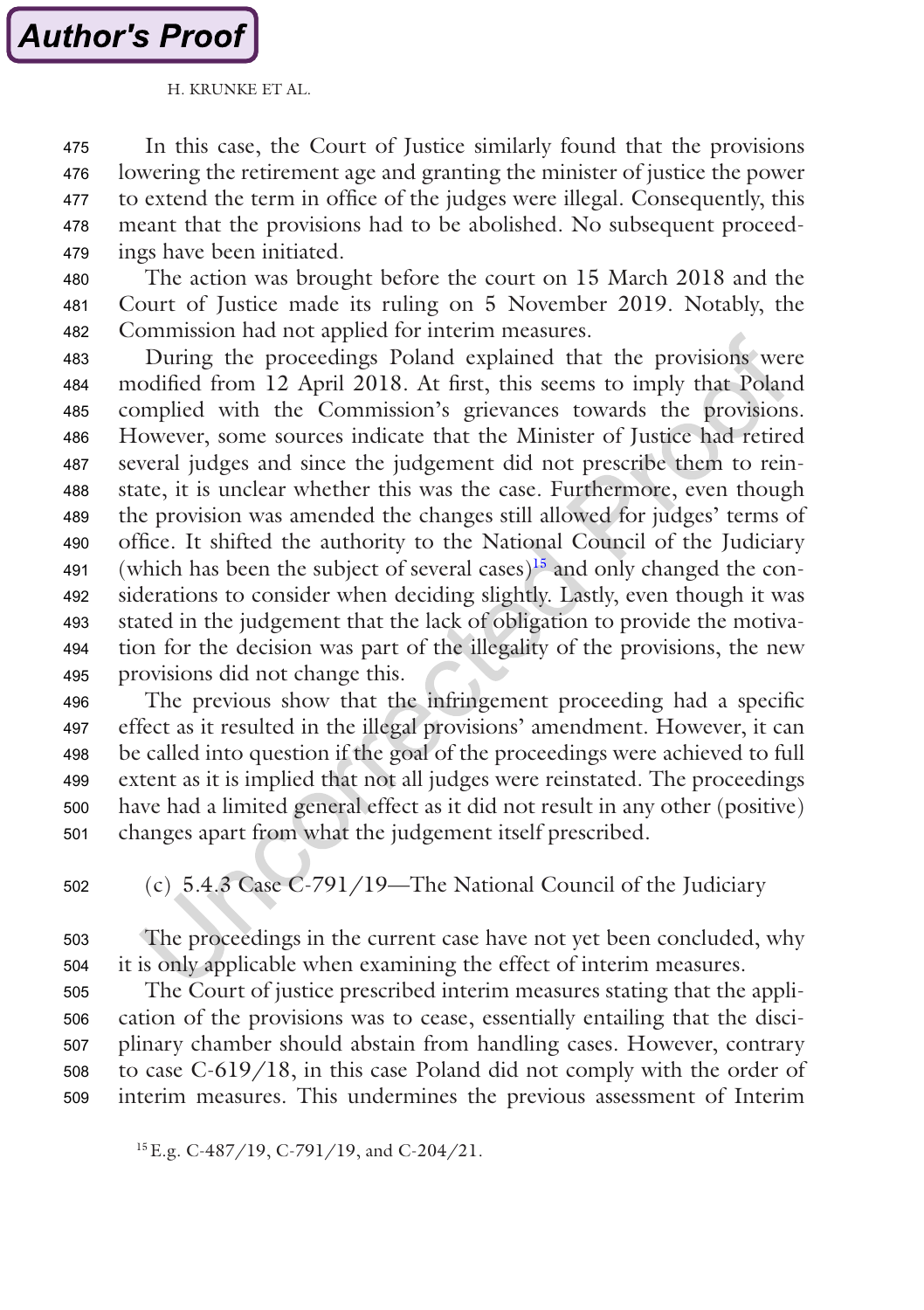<span id="page-17-0"></span>measures and implies that in this case the response had neither a specific nor general effect. 510 511

As a side note, consideration should be given to the fact that in the order of 20 November 2017 in C-441/17 (the Court of Justice found that within the frame of interim measures it was allowed to prescribe penalty payments. In that case, this seemed to have ensured the compliance. 512 513 514 515

#### *5.5 The Effect of Infringement Proceedings Before the Court of Justice and Interim Measures* 516 517

When comparing the different preceding findings, it becomes clear that the infringement procedure has an effect. It has a specific effect resulting in the abolishment of the illegal provisions. However, applying a broader perspective the only limited or no general effect is achieved as the proceedings did not result in Poland amending other provisions damaging the Rule of Law; however, the ruling forms a part of the jurisprudence of the Court of Justice and therefore has some general effect. 518 519 520 521 522 523 524

Following the examination of case C-619/18, it is implied that there is a higher degree of efficiency when applying interim measures as opposed to when not applied. However, following the examination of C-791/19, it becomes clear that it is not absolute efficiency as Poland did not comply with the order. 525 526 527 528 529

A final comment can be made concerning the time scope of the infringement proceedings. Concerning C-619/18, the case was initiated 14 August 2018 and concluded on 24 June 2019. C-192/18 commenced on 29 July 2017 and concluded on 15 November 2019, amounting to more than two years. Case C-791/19 was initiated on 3 April 2019 and has not yet been concluded. All three cases were previously subject to the Article 7-proceedings against Poland, why they in reality have had an even longer life span. Notably only in C-619/18 the expedited procedure was applied. Comparing this to the previous findings, it implies that this tool improves the efficiency further. 530 531 532 533 534 535 536 537 538 539

Ultimately, it can be concluded, that the greatest effect is achieved by applying both the expedited procedure and interim measures. Contrarily, the adequateness of the procedure without these additional measures can be questioned as the damage may already have been inflicted when the judgement is pronounced. 540 541 542 543 544

The advantages of the infringement proceeding are that it entails a specific legal effect. However, the downside to this very specific effect is the 545 546

AU<sub>2</sub>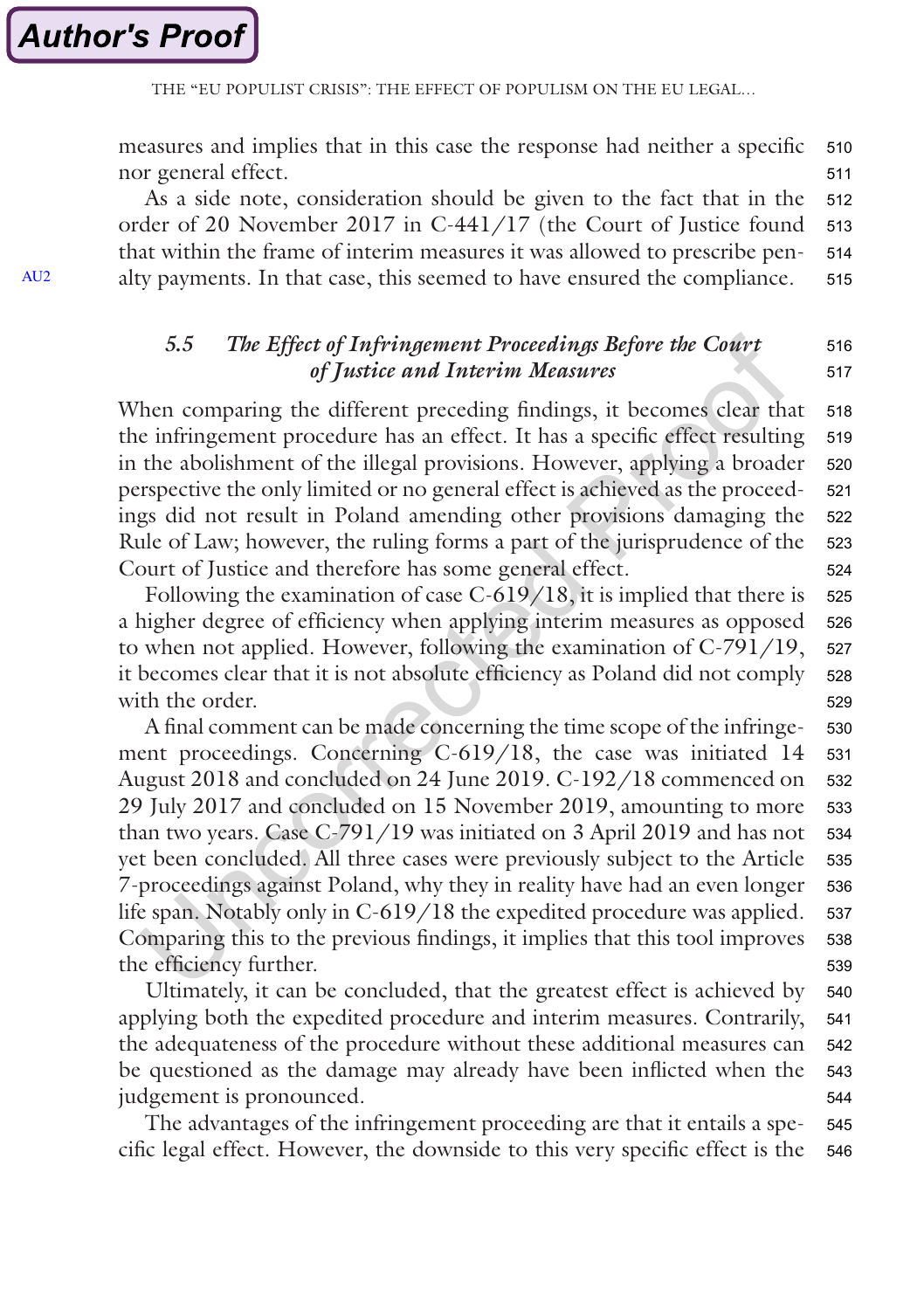lack of general effectiveness concerning the compliance with the Rule of Law as a general principle. It is also a disadvantage that the sanctioning of an infringement of a judgement requires new proceedings. If a case is subject to the expedited procedure, it can be an advantage to use the infringement proceeding as the temporal aspect is very short. The opposite is the case if the procedure is not granted. 547 548 549 550 551 552

Concerning the interim measures, they have a specific legal effect and can be used swiftly, which is a big advantage when defending the Rule of Law. However, it is disadvantageous that interim measures depend on the existence of an independent case. The tool also has some of the same problems and advantages as the infringement proceeding itself, as it has a narrow scope of application and there is no automatic sanction in case of non-compliance, unless the Court ordered otherwise initially. The effectiveness can also be called into question as Poland did not comply with one order. 553 554 555 556 557 558 559 560 561

562

#### *5.6 The Presumed Effect of the Rule of Law Mechanism*

As the Rule of Law Mechanism (the Mechanism) has not yet been applied, it is difficult to conduct a case study. However, as strengths and weaknesses appear from the preceding analyses of the applied tools, a "preliminary" assessment can be attempted, by theoretically applying the preceding conclusions to the Mechanism. 563 564 565 566 567

The competent authority to pass measures is the Council. A qualified majority (15 out of 27 Member States) may pass the measures proposed by the Commission. Thus, the number of positive votes is required compared to the Article 7-procedure. This seems to be an improvement. 568 569 570 571

The Mechanism prescribes that from the date when the Commission has notified the Member State that it intends to propose measures the maximal processing time is seven months, exceptionally nine months. This is equally an improvement as this is a recurring disadvantage. However, it may also result in the measures not being passed as the Council may not be able to pass a decision within the time frame due to political disputes. 572 573 574 575 576 577

The Mechanism also has an elaborate definition of the Rule of Law. This may also prove to be an advantage as the obligations of a Member State become clearer than otherwise. Prima facie, the clearer definition will most likely enable the Mechanism to be applied to more cases than previous. 578 579 580 581 582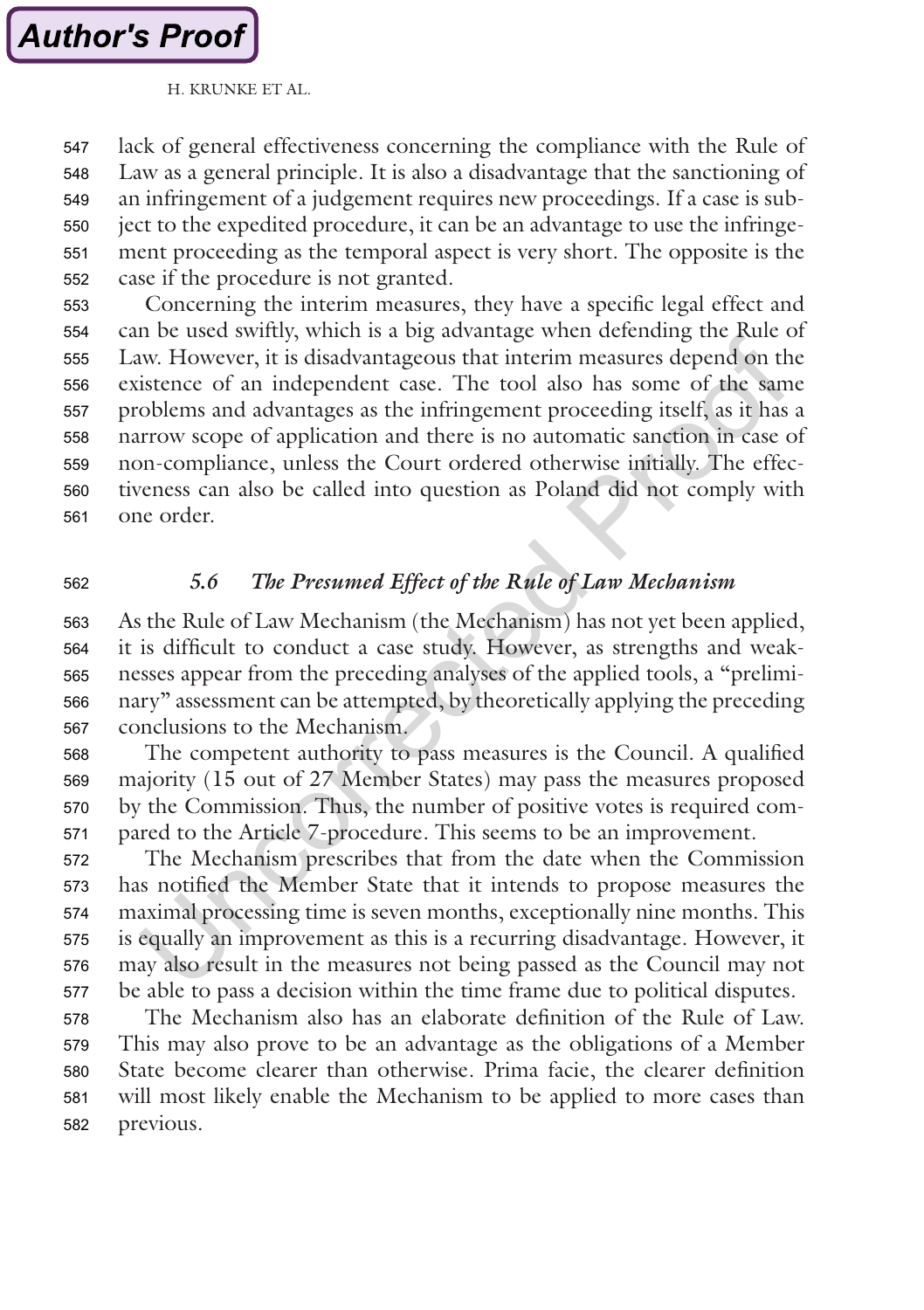THE "EU POPULIST CRISIS"<sup>.</sup> THE EFFECT OF POPULISM ON THE EU LEGAL

Also, for the sake of the application of the Mechanism, it sets out that the Member State is attributable of all breaches, as these are defined in the regulation, for example, endangering the independence of the judiciary, by public authorities at all governmental levels. The Mechanism sets out specific criteria concerning which type of actions that can constitute a breach of the Rule of Law. The overall criteria are that the actions breaching the rule of law of a public authority affect or seriously risk affecting the sound management of Union funds or the financial interests of the Union. However, there is a presumption that a breach of the Rule of Law concerning the functioning of Public authorities or the legal system affects the sound management of the Union Funds, that is, if a body deciding who will be awarded the contract in a public procurement does not function and EU funds are involved this would be the case. This system entails that the majority, if not all, of the populist measures from the Polish cases can be addressed through the Mechanism. 583 584 585 586 587 588 589 590 591 592 593 594 595 596 597

Finally, the Mechanism prescribes certain measures. These measures essentially constitute economic sanctions by disrupting payments or recollection of previous instalments or refusal to approve programmes. Unless otherwise specified in the Council decision, the Member State still has the same obligations towards the citizens in its country, for example, of regional aid is revoked, the planned construction works would still need to be carried out. It should be noted that the measures are directly applicable to the Member State and do not require a previous procedure to be completed, that is, unlike the infringement proceedings. This system may prove to be effective as it aims to ensure that the citizens do not suffer directly due to the actions of the Member State. This is further supported by the fact that Poland is one of the largest beneficiaries of EU funds, which implies a large economic incitement. It is also important to note that it is also possible to pass the measures before the damage has an impact, which can be an important factor, that is, this played a large role in C-619/18. 598 599 600 601 602 603 604 605 606 607 608 609 610 611 612 613

The Mechanism can be used to counter both specific and general dangers to the rule of law, which most likely will prove to be a strength as the lack of either has shown to be a weakness of the previous tools. The fact that the Commission must hear the Member State is also a positive aspect as it preserves the dialogue from other legal tools which may mediate before hard sanctions are passed. It can be contemplated whether an outright penal fine would strengthen the effect even further. If the Mechanism has a weakness, per the preceding analysis, it is that the decision-making 614 615 616 617 618 619 620 621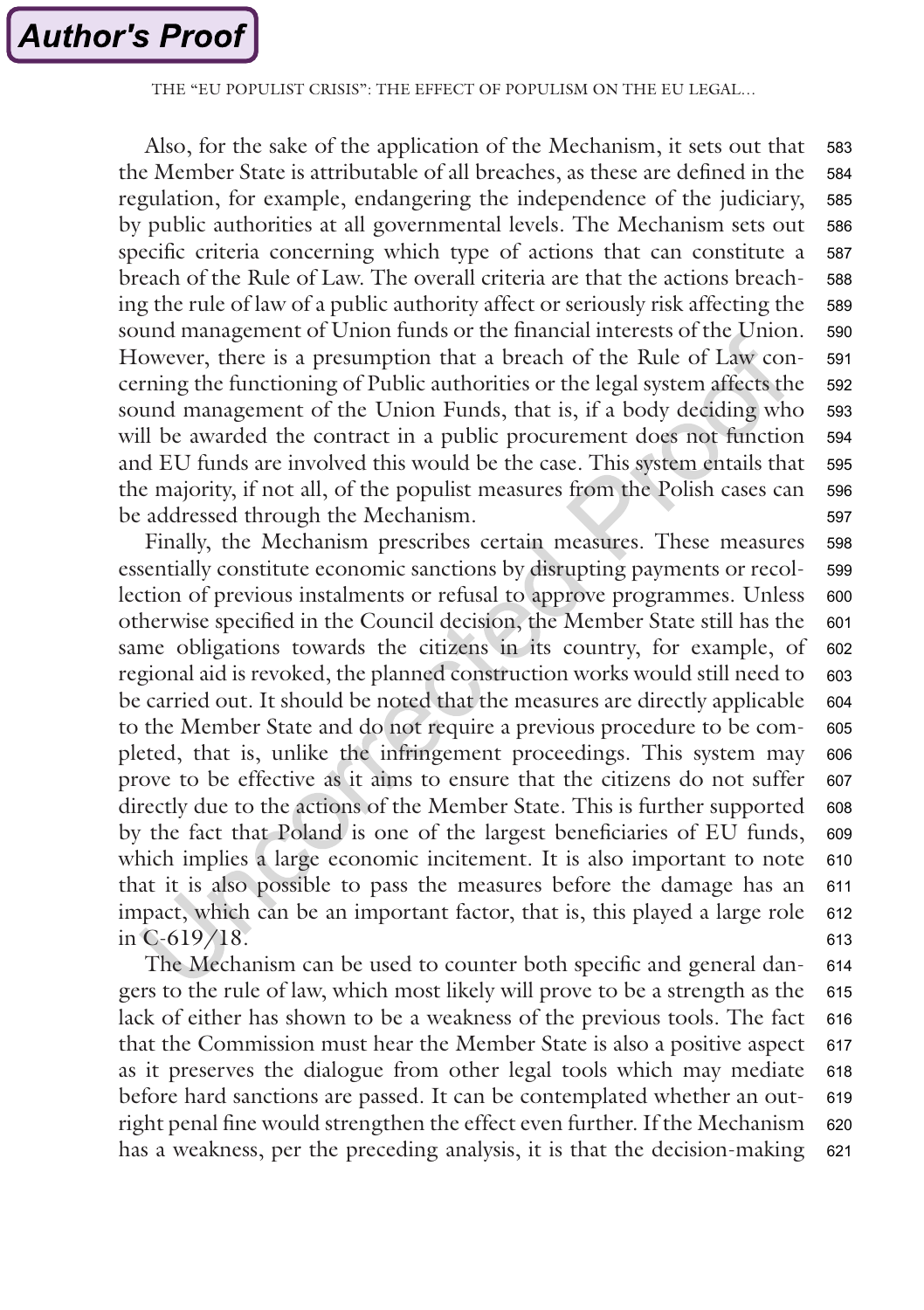625

H. KRUNKE ET AL.

<span id="page-20-0"></span>body is the Council. This has previously proven to inhibit the effectiveness. However, all in all, the Mechanism appears appropriate to solve most of the problems raised throughout the Polish cases. 622 623 624

#### 6 Conclusions

We have shown that populism has impacted the EU legal system at a general level in number of ways. These are changes, which seem to have a more permanent character. Importantly, populism seems to have an effect on general values and principles of the EU, which has led to a transformation of values to legally enforceable principles and a more precise and detailed interpretation and implementation of the EU principle of rule of law. Two interesting trends are that (1) the EU principle of rule of law has become an "umbrella" principle for many other legal principles, which are interpreted as sub-principles of the rule of law principle, and (2) we also see a recent move towards a focus on new EU principles as a reaction to populism. We have shown how different events in the history of the EU are linked to moments of defining values, identity and constitutional identity of the EU, and in light of this that populism seems to be a contemporary driver in crystallising EU constitutional identity. 626 627 628 629 630 631 632 633 634 635 636 637 638 639

Through the study of Poland as a case, we have shown that the EU has several reactions in their toolbox, which might be able to counter populism within the Union. The choice of tool depends on the national case and whether the EU wishes for a specific or general effect. 640 641 642 643

The Rule of Law Framework and Article 7 TEU should primarily be used to create a dialogue with the Member State in question and aim at changing the mindset towards the Rule of Law. However, the tools cannot ensure a general or political effect. 644 645 646 647

The Member States themselves can also contribute to defend the Rule of Law against populism, by applying preliminary rulings to the ECJ in order to have the ECJ interpret EU law regarding national cases related to the Rule of Law in either their own or other Member States. This allows for a general effect due to the binding nature of ruling from the ECJ and the possible precedent of the case. It also creates a specific effect in the national cases. 648 649 650 651 652 653 654

Concerning the infringement procedure, it is clear that the procedure can be an adequate tool to counter specific populist challenges to the rule of law, if it is utilised in the proper manner. The best practice case is the application of the procedure accompanied by the expedited procedure and 655 656 657 658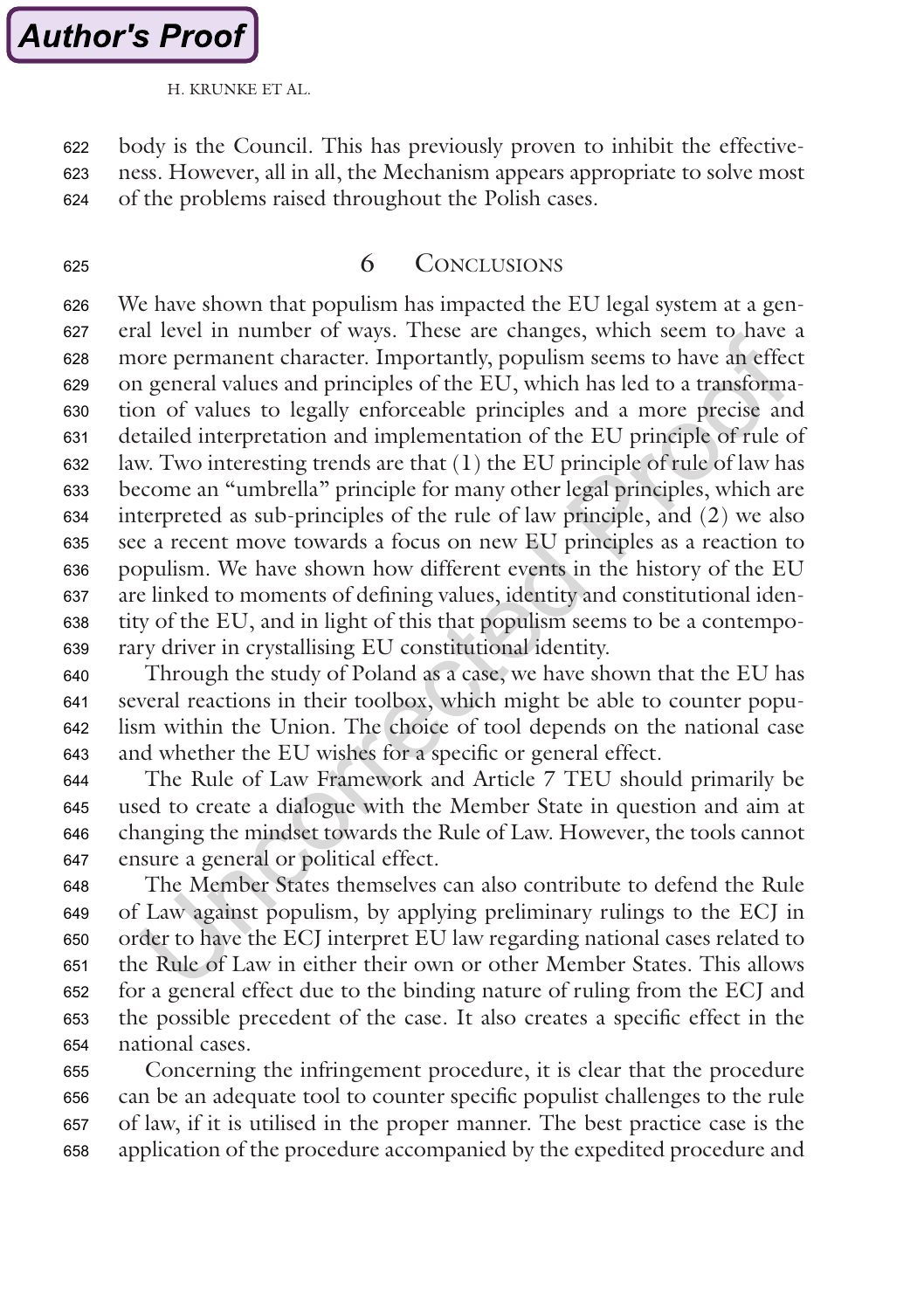<span id="page-21-0"></span>interim measures. In the present case this ensured compliance with the ruling at a preceding stage. This thesis is further underlined as in the case where interim measures and the expedited procedure were not applied, the subsequent compliance with the judgement can be disputed. Lastly, it should be noted that the effectiveness of interim measures to some extent depends on either the Member State's will to comply or that the Court of Justice decides to describe penalty payments in case of non-compliance. 659 660 661 662 663 664 665

When it comes to the Rule of Law Mechanism, we have shown through a comparison with the adequateness of other tools what the adequateness of the Mechanism can be presumed to be. Following this, it appears that the Mechanism is quite adequate to deal with populist threats towards the rule of law in both a specific and general sense. Notably, the lower majority rule, the immediate economic sanctions and the time limit for the process are features, which contribute in a positive manner. 666 667 668 669 670 671 672

In conclusion, an interaction between populism and the EU legal order has taken place both ways. Populism has had an effect on the general features of the EU legal system, and the EU responses to populism have had some effect on populism (based on the Polish case study). The crises of the EU contribute to defining the Union; its legal system, values and identity. This way, crises may even end up strengthening the EU in a longer-term perspective. 673 674 675 676 677 678 679

### **BIBLIOGRAPHY**

- Belov, Martin. "The Functions of Constitutional Identity Performed in the Context of the Constitutionalization of the EU Order and Europeanization of the Legal Orders of the EU Member States." *Perspectives on Federalism* 9, no. 2 (2017): 72–96. 681 682 683 684
- Faraguna, Pietro. "Constitutional Identity in the EU A Shield or a Sword?" Special Issue: Constitutional Identity in the Age of Global Migration. *German Law Journal* 18, no. 7 (2017): 1617–1640. 685 686 687
- Halmai, Gábor. "The Application of European Constitutional Values in EU Member States." *European Journal of Law Reform* 20, no. 2–3 (2018): 10–34. 688 689
- Kaczorowska, Alina. *European Union Law*. 3rd edition. Abingdon: Routledge, 2013. 690 691
- Kadelbach, Stefan. "Are Equality and Non-Discrimination Part of the EU's Constitutional Identity?" In *The European Union as Protector and Promoter of Equality. European Union and its Neighbours in a Globalized World*, vol 1, edited by Thomas Giegerich, 13–24. Cham: Springer, 2020. [https://doi.](https://doi.org/10.1007/978-3-030-43764-0_3) [org/10.1007/978-3-030-43764-0\\_3](https://doi.org/10.1007/978-3-030-43764-0_3). 692 693 694 695 696

[AU3](#page-23-0)

680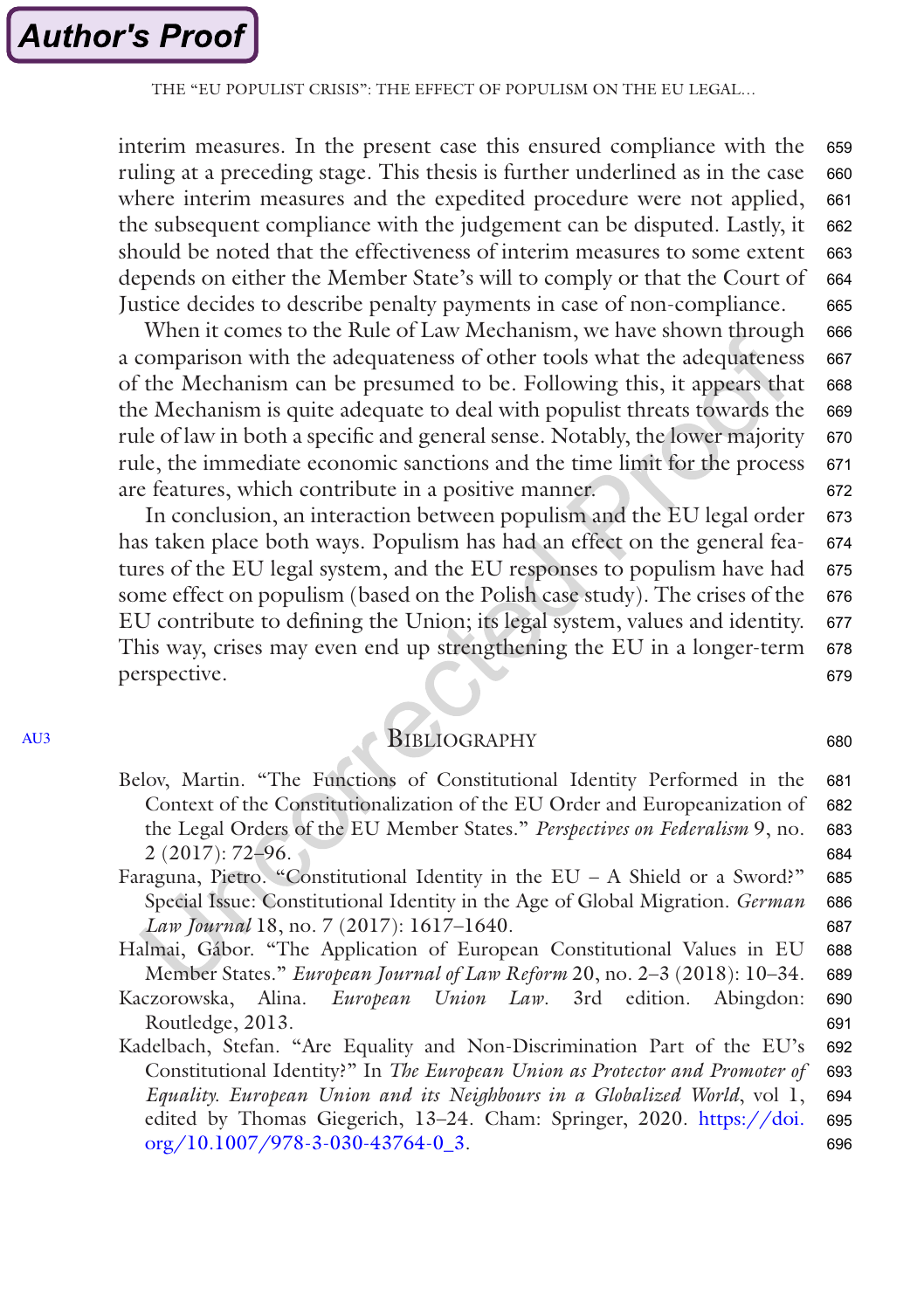# <span id="page-22-0"></span>**Author's Proof**

H. KRUNKE ET AL.

- Koncewicz, Tomasz Tadeusz. "The Politics of Resentment and First Principles in the European Court of Justice", 457–476. In *EU Law in populist Times*, edited by Francesca Bignami 413–456. Cambridge University Press, 2020. 697 698 699
- Lavelle, Patrick. "Europe's Rule of Law Crisis: An Assessment of the EU's Capacity to Address Systemic Breaches of Its Foundational Values in Member States." 700 701
- *Trinity College Law Review 22* (2019): 35–50. 702
- Martins, Ana Maria Guerra. "Equality and Non-Discrimination as an Integral Part of the EU Constitutional Identity." In *The European Union as Protector and*  703 704
- *Promoter of Equality. European Union and its Neighbours in a Globalized World*, vol 1, edited by Thomas Giegerich, 25–44. Cham: Springer, 2020. [https://](https://doi.org/10.1007/978-3-030-43764-0_3) 705 706
- [doi.org/10.1007/978-3-030-43764-0\\_3](https://doi.org/10.1007/978-3-030-43764-0_3). 707
- Sadurski, Wojciech. "Adding a Bite to the Bark? A Story of Article 7, EU enlargement and Jörg Haider." *Columbia Journal of European Law* 16, no. 3 (2010): 385–426. 708 709 710
- Scheppele, Kim Lane and Kelemann, Daniel R. "Defending Democracy in EU Member States. Beyond Article 7 TEU". In *EU Law in populist Times*, edited by [Francesca Bignami](https://www-cambridge-org.ep.fjernadgang.kb.dk/core/search?filters%255BauthorTerms%255D=Francesca%2520Bignami&eventCode=SE-AU) 413–456. Cambridge University Press, 2020. 711 712 713
- Schroeder, Werner. "The EU Founding Values Constitutional Character and Legal Implications." *European Studies – the Review of European Law, Economics and Politics* 3 (2016): 50–64. 714 715 716
- Tornøe, William A. and Caroline E. Wegener. *What should the EU do about Poland's populist* PiS, Master's thesis, University of Copenhagen, 2020. 717 718
- van der Schyff, Gerhard. "Characterizing the Identity of Constitutional Orders: A 719
- Comparative National and EU Perspective." *Berliner Online-Beiträge zum Europarecht* no. 105 (2015). 720 721
- von Bogdandy, Armin and Ioannidis, Michael. "Systemic Deficiency in the Rule of Law: What it is, what has been done, what can be done." *Common Market Law Review* 51 (2014): 59–96. 722 723 724
- Wigand, Christian, Katarzyna Kolanko and Alice Hobbs. "2020 Rule of Law Report – Questions and Answers." *European Commission.* Accessed April 6, 725 726
- 2020*.* [https://ec.europa.eu/commission/presscorner/detail/en/](https://ec.europa.eu/commission/presscorner/detail/en/qanda_20_1757) [qanda\\_20\\_1757](https://ec.europa.eu/commission/presscorner/detail/en/qanda_20_1757). 727 728